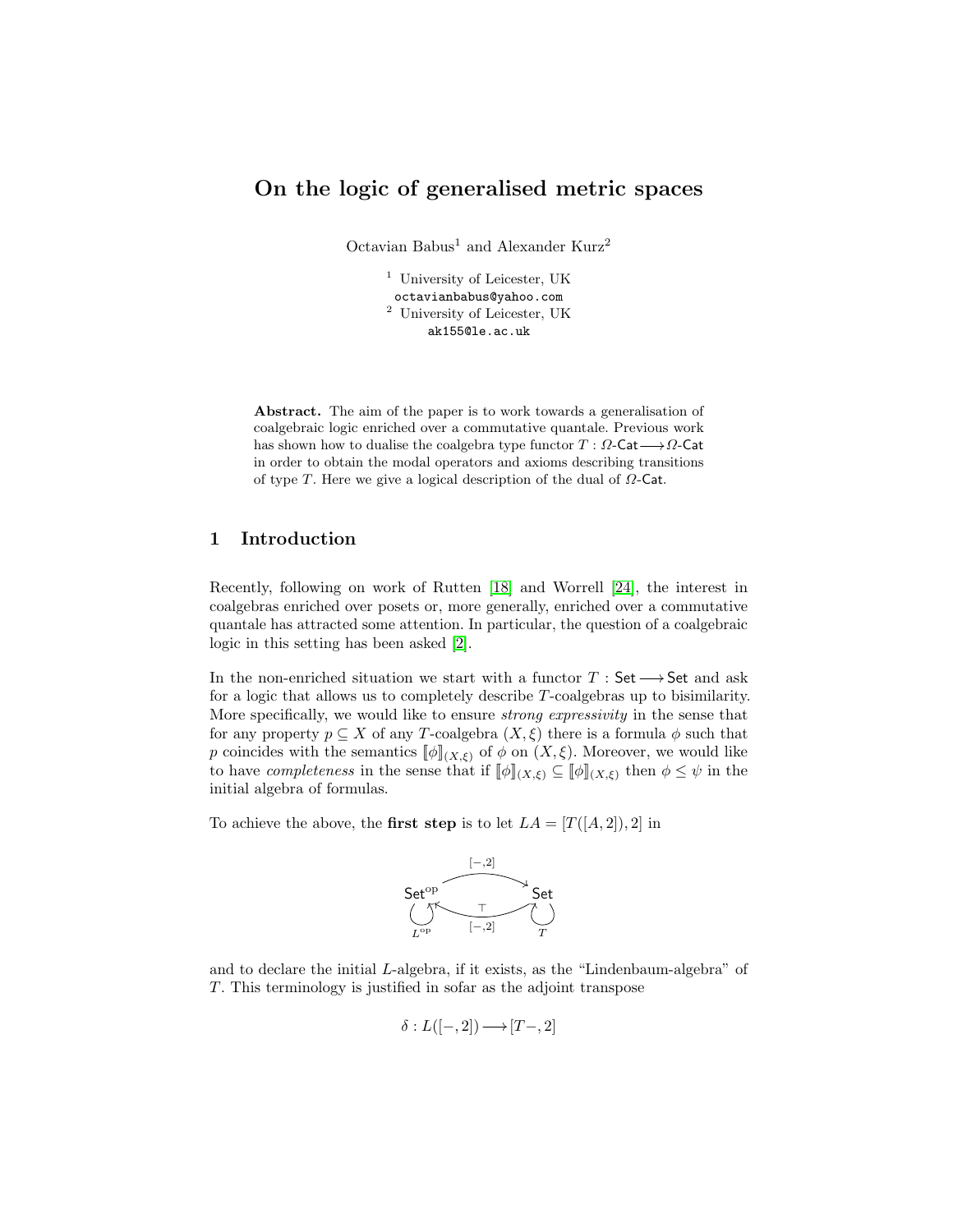of the iso  $L \longrightarrow [T([-, 2]), 2]$  allows us to define the semantics  $[\;]](X, \xi)$  wrt a coalgebra  $(X, \xi)$  as the unique arrow from the initial L-algebra  $\iota: L I \longrightarrow I$  as in

$$
LI \longrightarrow I
$$
  
\n
$$
L[\mathbb{I}_{(X,\xi)}] \longrightarrow \mathbb{I}_{\mathbb{I}_{(X,\xi)}}
$$
  
\n
$$
L([X,2]) \longrightarrow \mathbb{I}_{\frac{X}{(X,2]}}[TX,2] \longrightarrow [X,2]
$$

But the reason why, at this stage, we cannot truly speak of  $\iota: LI \longrightarrow I$  as a Lindenbaum algebra is that it lives in  $Set^{op}$  and is not (yet) an algebra over Set with elements and operations in the usual sense.

The second step, then, consists in using the well-known fact that  $[-, 2]$ :  $Set<sup>op</sup> \longrightarrow Set$  is monadic and, therefore,  $Set<sup>op</sup>$  is equivalent to a category of algebras defined by operations and equations. In particular, we know that  $Set^{op}$ is equivalent to the category of complete atomic Boolean algebras, which now allows us to consider  $(L, \iota)$  as the Lindenbaum algebra of infinitary T-logic.

The aim of the paper is to carry out these steps in the case where we replace Set by the category  $\Omega$ -Cat of categories enriched over  $\Omega$  for a commutative quantale  $\Omega$ . It is based on the  $\Omega$ -generalisations of the downset monad  $\mathcal D$  and the upset monad U. We will define algebras for operations  $\Sigma_{\mathcal{D}\mathcal{U}}$  and equations  $E_{\mathcal{D}\mathcal{U}}$  and will argue via [\(3\)](#page-5-0), Theorem [16,](#page-7-0) Theorem [22,](#page-8-0) and Theorem [49](#page-16-0) that  $\langle \Sigma_{\text{DU}}, E_{\text{DU}} \rangle$ -algebras complete the table

|                                          | Set <sup>op</sup>   complete atomic Boolean algebras                                    |
|------------------------------------------|-----------------------------------------------------------------------------------------|
| $ \Omega\text{-}\mathsf{Cat}^\text{op} $ | $\langle \Sigma_{\mathcal{D}\mathcal{U}}, E_{\mathcal{D}\mathcal{U}} \rangle$ -algebras |

Importantly, this includes an equation for generalised distributivity, Axiom [\(13\)](#page-16-1), and will allow us to derive a logic for  $\Omega$ -Cat very much in the same way as we can say that Boolean logic is the logic of Set.

Related work. The results in Section [3](#page-5-1) generalize the results in [\[13\]](#page-19-2) by Marmolejo, Rosebrugh, and Wood to arbitrary commutative quantales  $\Omega$  but the proofs remain the same as they work in any 3-category where 3-cells form a poset. Theorem [16](#page-7-0) is also a special case of a theorem of Stubbe [\[19\]](#page-19-3).

Section [4](#page-8-1) generalises the well-known dual adjunction

$$
\mathsf{Pre}^{\mathrm{op}} \xleftarrow{\longrightarrow} \mathsf{CDL}
$$

between preorders and completely distributive lattices to categories enriched over a commutative quantale. This is similar in spirit to the work in Hofmann [\[5\]](#page-18-1), where a generalisation from preorders to topological spaces and to approach spaces can be found.

The category of distributive complete  $\Omega$ -lattices of Lai and Zhang [\[9\]](#page-19-4) coincides with what we denote CCD in Definition [18.](#page-8-2) Compared to their work, we add the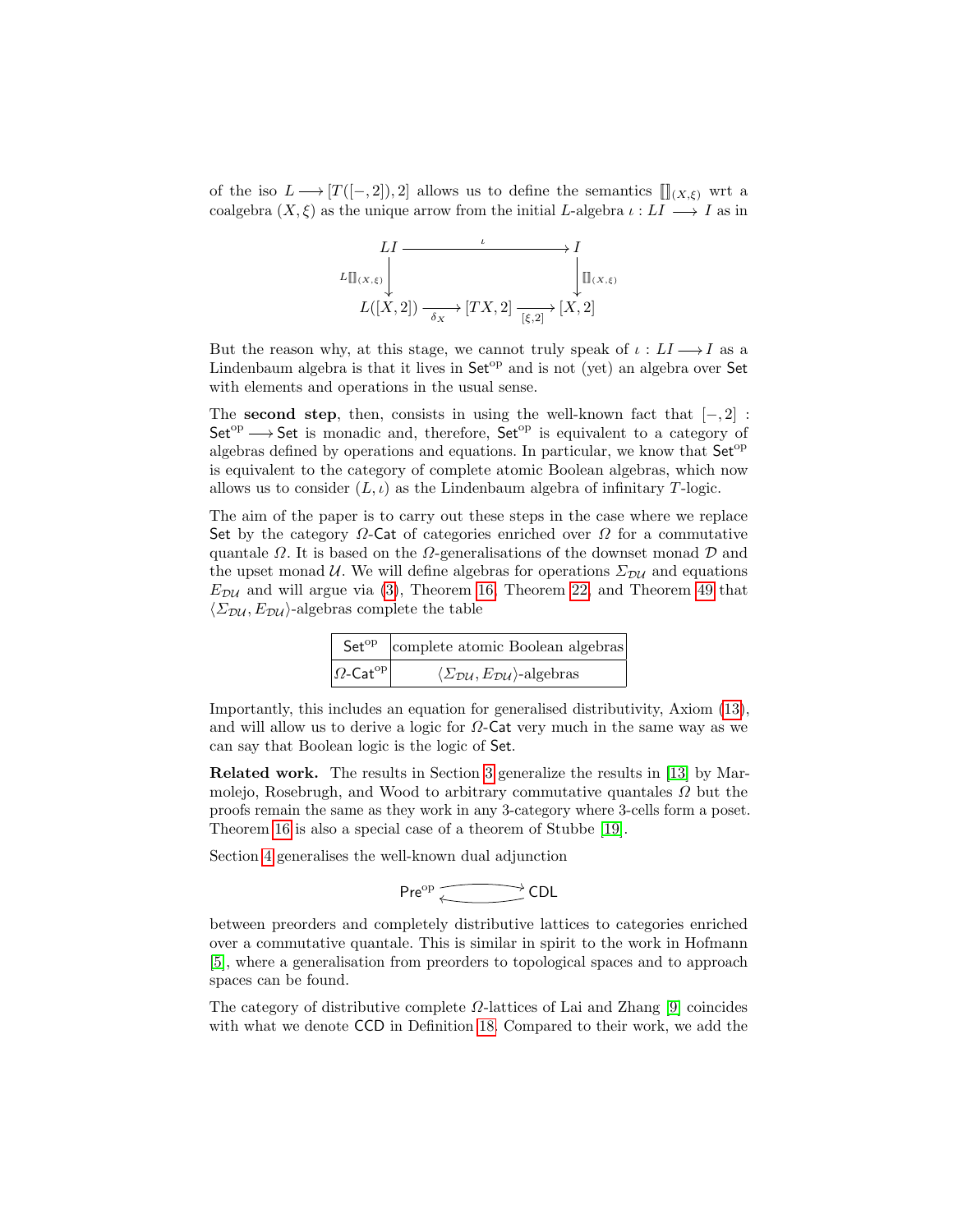argument of how to obtain CCD from the monad  $[[-, \Omega], \Omega]$  and we show that the CCD is isomorphic to the category of (ordinary, set-based)  $\langle \Sigma_{\text{DU}}, E_{\text{DU}} \rangle$ -algebras.

In Pu and Zhang [\[14\]](#page-19-5) it is shown, amongst other things, that the category of anti-symmetric CCD's is monadic over Set, but the proof proceeds by Beck's monadicity theorem whereas we give the operations and equations  $\langle \Sigma_{\text{DU}}, E_{\text{DU}} \rangle$ explicitly.

The double powerset monad  $\mathcal{D}U$  is investigated in detail, in the case  $\Omega = 2$ , by Vickers in [\[23](#page-19-6)[,20](#page-19-7)[,21,](#page-19-8)[22\]](#page-19-9).

Acknowledgement. The second author acknowledges the influence of J. Velebil through a long-standing collaboration on enriched coalgebraic logic and his deep insights into the subject. In particular, our derscription of  $\Omega$ -Cat<sup>op</sup> by operations and equations confirms his suggestion that the propositional logic of  $\Omega$ -Cat should have operations corresponding the the categorical (co)limits of tensor and cotensor.

# 2 Preliminaries and related work

We are interested in categories enriched over commutative quantales [\[15\]](#page-19-10).

**Definition 1.** By a quantale  $\Omega = ((Q, \leq), e, \otimes)$  we understand a complete lattice with a binary operation  $\otimes$  :  $Q \times Q \longrightarrow Q$  with unit e, such that  $\otimes$  preserves colimits in both arguments. We call a quantale commutative if the operation  $\otimes$  is commutative.

Since  $\otimes$  preserves joins, a commutative quantale  $\Omega$  can be considered as a symmetric monoidal closed category and one can enrich over  $\Omega$ , see [\[7\]](#page-19-11). A category enriched over  $\Omega$  is also called a  $\Omega$ -category and the 2-category of  $\Omega$ categories,  $\Omega$ -functors and  $\Omega$ -natural transformations is denoted by  $\Omega$ -Cat. The interpretation of such enriched categories as metric spaces is due to [\[10\]](#page-19-12) and recalled in the following examples:

## Example 2.

- 1.  $\Omega = 2 = ((2, \leq), 1, \wedge)$ . Categories enriched over 2 are preorders and the corresponding functors are monotone maps. The closed structure is implication.
- 2.  $\Omega = ((0, \infty], \geq_R), 0, +)$ , the non-negative reals with infinity and the opposite of the natural order. That the top element is 0 formalises the idea that the elements of  $\Omega$  measure distance from 'truth'. A  $\Omega$ -category is called a generalised metric space. The corresponding functors are non-expansive maps. The closed structure is given by

$$
[0, \infty](r, s) = s - r =
$$
 if  $s \leq_R r$  then 0 else  $s - r$ 

Examples inlcude: (a)  $[0, \infty]$  itself.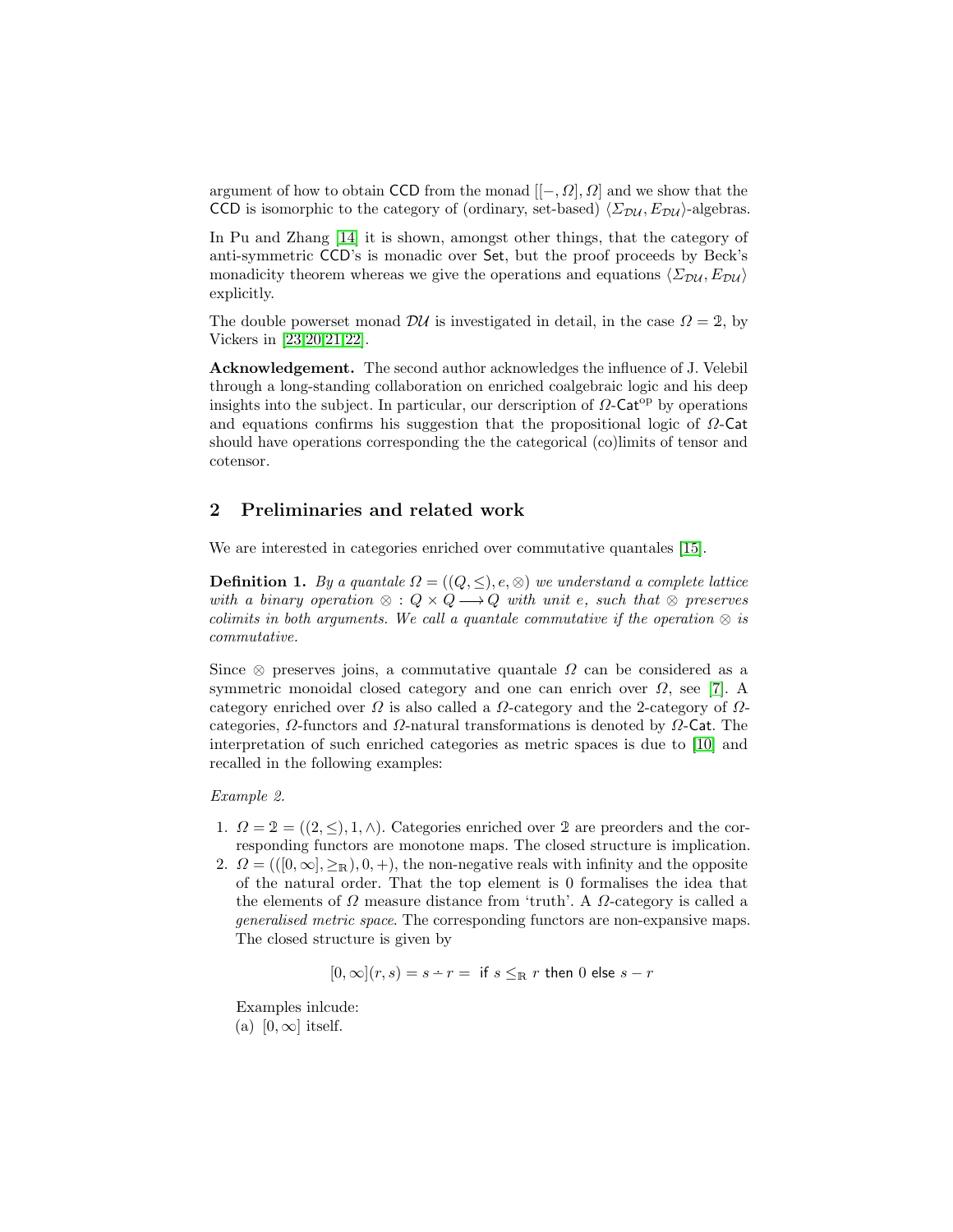- (b) The real numbers  $(R, \leq_R)$  with the metric given by  $R(a, b) =$  if  $a \leq_R$ b then 0 else  $a - b$
- (c) Any metric space.
- 3.  $\Omega = (([0,1], \leq_R), 1, \cdot)$  where  $x \cdot y$  is the usual multiplication. Then

$$
x \Rightarrow y = \text{if } x \leq y \text{ then } 1 \text{ else } \frac{y}{x}
$$

The exponential map  $x \mapsto \exp(-x)$  induces an isomorphism from the  $\Omega$  of the previous item, so that we can think of both representing two views of the same mathematics, one in terms of distances and the other in terms of truth-values.

4.  $\Omega = ((0,1], \geq_R), 0, \text{max})$ . This is example is in the same spirit as above, but this time  $\Omega$ -categories are *generalised ultrametric spaces* [\[17\]](#page-19-13). The closed structure is given by

$$
[0,1](x,y) = \text{ if } x \geq_{\mathbb{R}} y \text{ then } 0 \text{ else } y
$$

Examples include:

- (a)  $[0, 1]$  itself, as well as  $[0, 1]^{op}$  with 1 and min.
- (b) Let  $A^{\infty}$  be the finite and infinite words over A. Define  $A^{\infty}(v, w) = 0$  if v is a prefix of w and  $A^{\infty}(v, w) = 2^{-n}$  otherwise where  $n \in \mathbb{N}$  is the largest number such that  $v_n = w_n$  (where  $v_n$  is the prefix of v consisting of n letters from A).

Whenever we talk about limits or colimits in a  $\Omega$ -category we understand a weighted limit or weighted colimit and we will use the same notations as in [\[7,](#page-19-11) Chapter 3].

Note that every  $\Omega$ -category X is equipped with a preorder  $x \leq y \Leftrightarrow X(x, y) \geq e$ . We call a  $\Omega$ -category X anti-symmetric if  $x \leq y$  and  $y \leq x$  implies  $x = y$ . In the examples above, this order coincides with the expected one. For example, in Example 2b the induced order on  $R$  is the natural one and in Example 3b it is the prefix order.

<span id="page-3-0"></span>**Proposition 3.** 1. The order  $x \leq y \Leftrightarrow \Omega(x, y) \geq e$  is the order of  $\Omega$ . 2.  $[X, \Omega]$  is anti-symmetric for any  $\Omega$ -category X. 3.  $[X, Y]$  is anti-symmetric iff Y is anti-symmetric.

We already said that  $\Omega$ -categories form a category  $\Omega$ -Cat of small  $\Omega$ -categories.  $Ω$ -Cat is  $Ω$ -Cat enriched, with the distance between two  $Ω$ -functors  $f, g : A \rightarrow B$ given by  $\Omega$ -Cat $(A, B)(f, g) = [A, B](f, g) = \bigwedge_{a \in A} B(fa, ga)$ . Hence  $\Omega$ -Cat is an object of (Ω-Cat)-Cat. The category (Ω-Cat)-Cat of Ω-Cat-categories, Ω-Catfunctors, and  $\Omega$ -Cat-natural transformations is a 3-category in which natural transformations  $\alpha, \beta : F \longrightarrow G : \mathcal{A} \longrightarrow \mathcal{B}$  are pre-ordered since  $(\Omega$ -Cat)-Cat $(\mathcal{A}, \mathcal{B})(F, G)$ is a  $\Omega$ -category.

The reason to insist on pre-ordered natural transformations is that we can make use of the following notion due to [\[8\]](#page-19-14) and reformulated by [\[12\]](#page-19-15).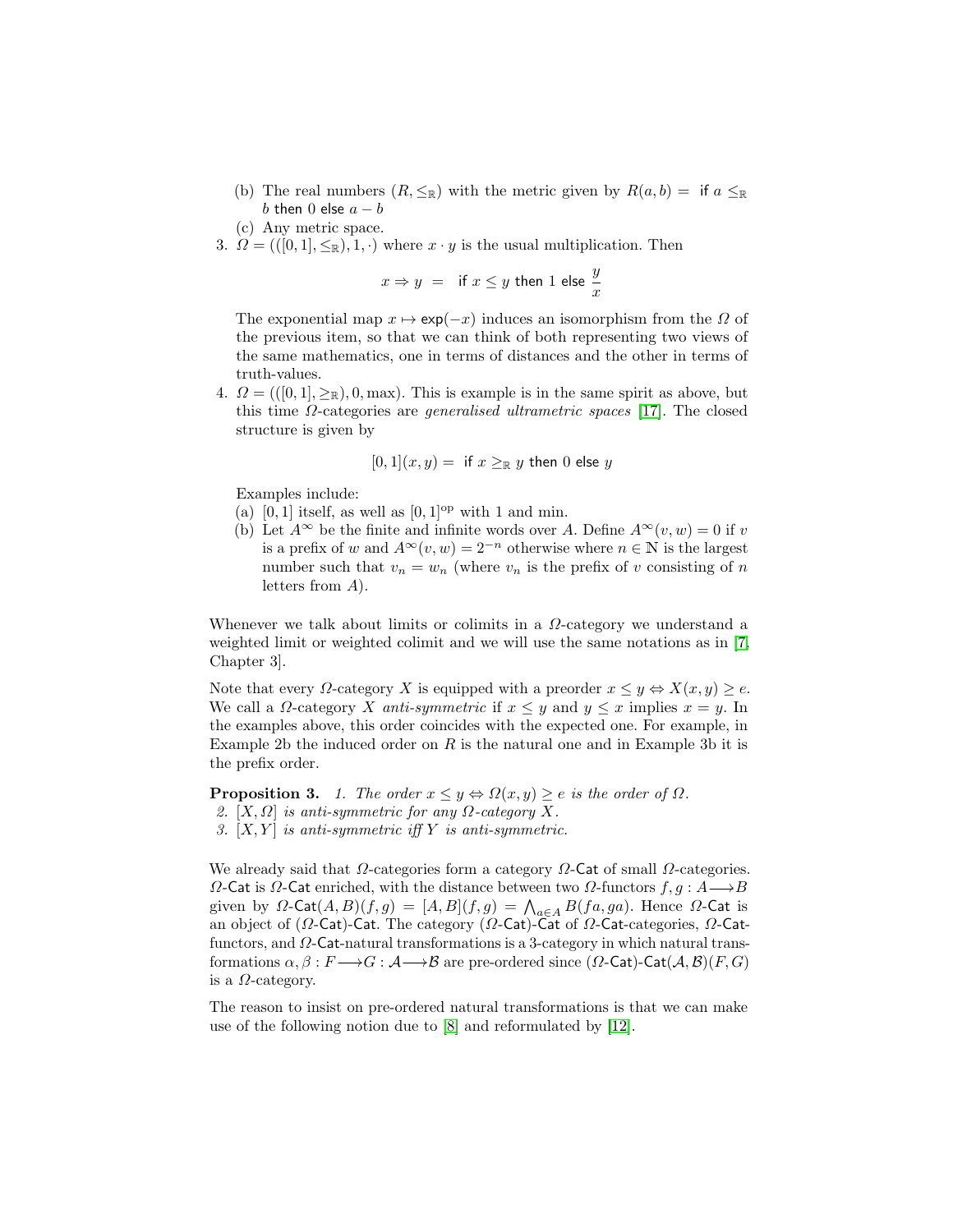**Definition 4.** By a KZ-doctrine M on  $\Omega$ -Cat we understand a monad  $(M, \eta, \mu)$ such that we have the adjunctions  $M\eta \dashv \mu \dashv \eta M$ . Dually a co-KZ-doctrine is a monad where  $\eta M \dashv \mu \dashv M\eta$ .

The following proposition is Kock's definition of a KZ-doctrine simplified to the pre-ordered setting, see [\[8\]](#page-19-14).

<span id="page-4-0"></span>**Proposition 5.**  $(M, \eta, \mu)$  is a KZ-doctrine if and only if there exists a natural transformation  $\delta : M\eta \longrightarrow \eta M$  and  $\mu \circ \eta M = \mu \circ M\eta = id$ . Dually  $(M, \eta, \mu)$  is a co-KZ-doctrine if there exists a natural transformation  $\lambda : \eta M \longrightarrow M\eta$  and if  $\mu \circ \eta M = \mu \circ M\eta = \text{id}.$ 

If one has two monads for their composite to be again a monad one needs to have a distributive law between them, as in [\[1\]](#page-18-2).

**Definition 6.** A distributive law between two monads  $D$  and  $U$  is a natural transformation  $r : U\mathcal{D} \Rightarrow \mathcal{D}U$  subject to the commutativity of



**Definition 7.** Let  $D = (D, \eta, \mu)$  be a monad. By a D-algebra A we understand a pair  $A = (A, \alpha)$ , where A is category and  $\alpha : DA \longrightarrow A$  is a functor such that



The next proposition is due to [\[8\]](#page-19-14).

**Proposition 8.** Let  $M = (M, \eta, \mu)$  be any KZ-doctrine, then  $A = (A, \alpha)$  is an M-algebra if and only if the structure map  $\alpha$  is a left adjoint of  $\eta_M$ .

The following two propositions are stated in the case  $\Omega = 2$  in [\[13\]](#page-19-2) and their proof transfers unchanged to our setting (because  $\Omega$  is anti-symmetric).

**Proposition 9.** If at least one of the monads D or U is either a  $KZ$  or a co-KZ-doctrines then there is at most one distributive law  $r:UD\longrightarrow DU$ .

<span id="page-4-1"></span>**Proposition 10.** For monads D, U and a natural transformation  $r:UD\rightarrow DU$ 

- 1. if  $(D, d, \mu)$  is KZ and  $(U, u, \nu)$  is either KZ or co-KZ then  $r : UD \longrightarrow DU$ is a distributive law if it satisfies  $r \circ Ud = dU$  and  $r \circ uD \le Du$ ;
- 2. if  $(U, u, \nu)$  is co-KZ and  $(D, d, \mu)$  is either KZ or co-KZ then  $r : UD{\longrightarrow}DU$ is a distributive law if it satisfies  $r \circ uD = Du$  and  $r \circ Ud \le dU$ .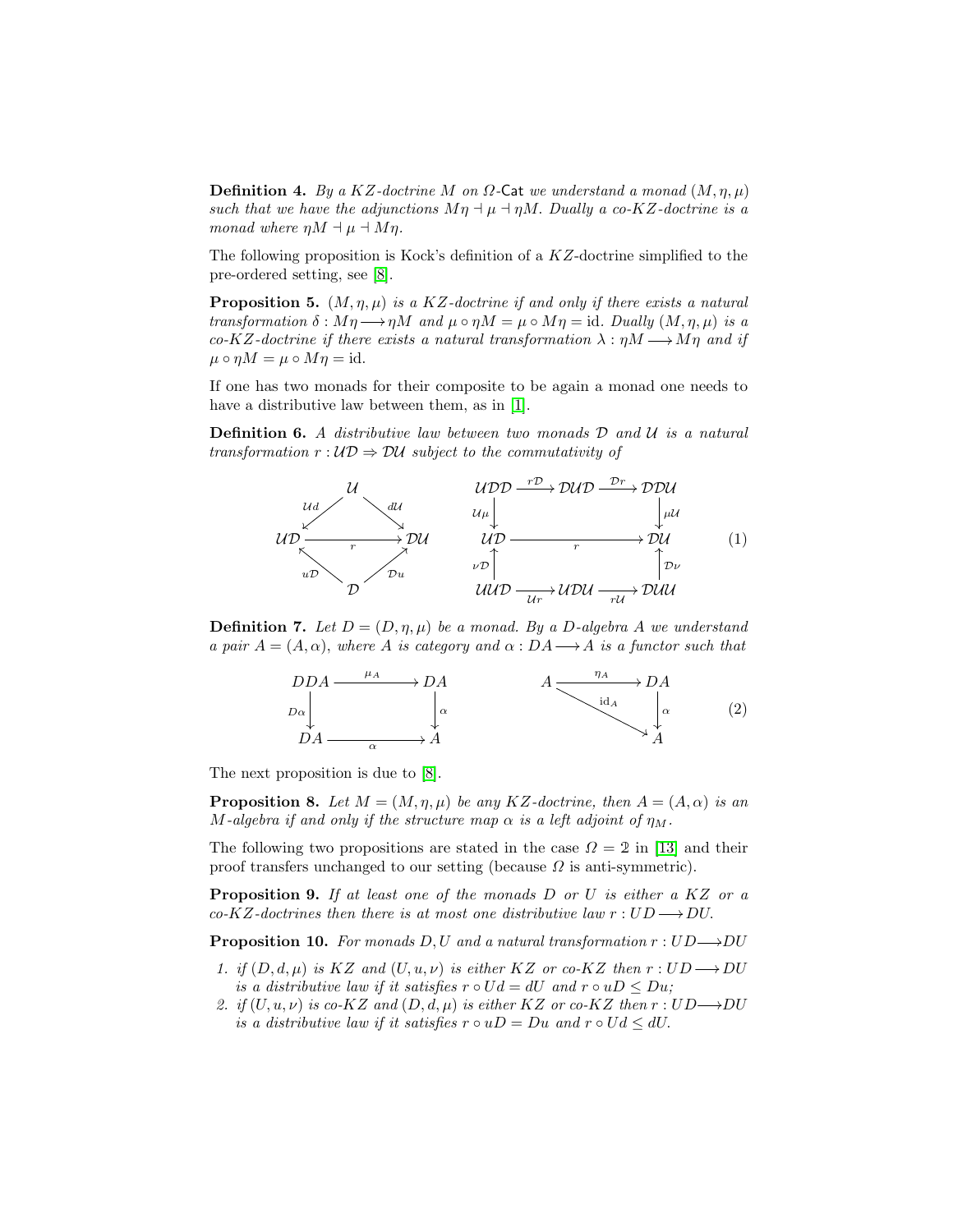## <span id="page-5-1"></span>3 Monads and algebras

 $\Omega$  being a symmetric monoidal closed category, we have the contravariant adjunction where  $U = [-, \Omega] : \Omega$ -Cat $\longrightarrow \Omega$ -Cat<sup>op</sup> is a left adjoint to  $D = [-, \Omega]$ :  $\Omega$ -Cat<sup>op</sup>  $\longrightarrow \Omega$ -Cat. We want to study the algebras for the monad  $M = DU$ generated by it. For that we will prove that this monad is equivalent to the composite monad  $\mathcal{D}U$  where  $\mathcal{D}, \mathcal{U} : \Omega$ -Cat  $\longrightarrow \Omega$ -Cat are the  $\Omega$ -Cat analogues of the downset and the upset monad as defined in Section [3.1.](#page-5-2) From there we will obtain two different sets of operations, one for each monad, and a distributive law between them. In the end we will give a categorical description for the category of algebras.

As  $\Omega$  is symmetric monoidal closed, we have from [\[7,](#page-19-11) Chapter 1.5]

**Proposition 11.**  $[-, \Omega] : \Omega$ -Cat $\longrightarrow \Omega$ -Cat<sup>op</sup> is left adjoint to  $[-, \Omega] : \Omega$ -Cat<sup>op</sup>  $\longrightarrow \Omega$ -Cat.

As explained in the introduction, we want to consider  $\Omega$ -Cat<sup>op</sup> as the category of algebras of a ' $\Omega$ -Cat-logic'. Since  $[-, \Omega] : \Omega$ -Cat<sup>op</sup>  $\longrightarrow \Omega$ -Cat need not be monadic itself, we are going to study instead its monadic closure. That is, we let  $M = DU$ and work with the category  $\Omega$ -Cat<sup>M</sup> of algebras for the monad M. We show that there is an adjunction relating them to  $\Omega$ -Cat<sup>op</sup>, as in the following picture, which will guide us through this section.

<span id="page-5-0"></span>
$$
\Omega\text{-Cat}^{\text{op}}\xrightarrow{\text{AT}}\Omega\text{-Cat}^M
$$
\n
$$
[-,0]\begin{pmatrix} 1 \\ -1 \end{pmatrix} [-,0]\xrightarrow{K}\Omega\text{-Cat}^M
$$
\n
$$
\Omega\text{-Cat}
$$
\n(3)

## <span id="page-5-2"></span>3.1 Doctrines

The aim of this subsection is to describe two monads  $\mathcal{D}, \mathcal{U} : \Omega$ -Cat  $\longrightarrow \Omega$ -Cat such that  $DU = D\mathcal{U}$ . Furthermore, D will be a KZ-doctrine, and U will be a co-KZ-doctrine, which in turn will help us to describe the distributive law relating them.

Recall that for any category X, one has two Yoneda embeddings  $dX : X \longrightarrow [X^{op}, \Omega]$ given by  $x \mapsto X(-, x)$  and  $uX : X \longrightarrow [X, \Omega]^{op}$  given by  $x \mapsto X(x, -)$ .

On objects,  $D$  maps X to  $[X^{\text{op}}, \Omega]$  and on arrows it constructs the left Kan extension along Yoneda, while  $\mathcal U$  maps an object X to  $[X,\Omega]$ <sup>op</sup> and an arrow to the right Kan extension along Yoneda. Thus for any  $f : X \longrightarrow Y$  in  $\Omega$ -Cat, let  $\mathcal{D}f$  be defined as  $\text{Lan}_{dX}dY \circ f = \text{Lan}_{dX}Y(-, f)$  and  $\mathcal{U}f = \text{Ran}_{dX}uY \circ f =$  $\text{Ran}_{dX}Y(f, -)$  as in

$$
\begin{array}{ccc}\n\mathcal{D}X & \xrightarrow{\mathcal{D}f=} & \mathcal{D}Y & & \mathcal{U}X & \xrightarrow{\mathcal{U}f=} & \mathcal{U}Y \\
dX & & & & \downarrow dY & & \downarrow dY \\
X & & & & \downarrow dY & & \downarrow dY & & \downarrow dY \\
X & & & & & \downarrow dY & & X & \xrightarrow{f} & & Y\n\end{array} \qquad (4)
$$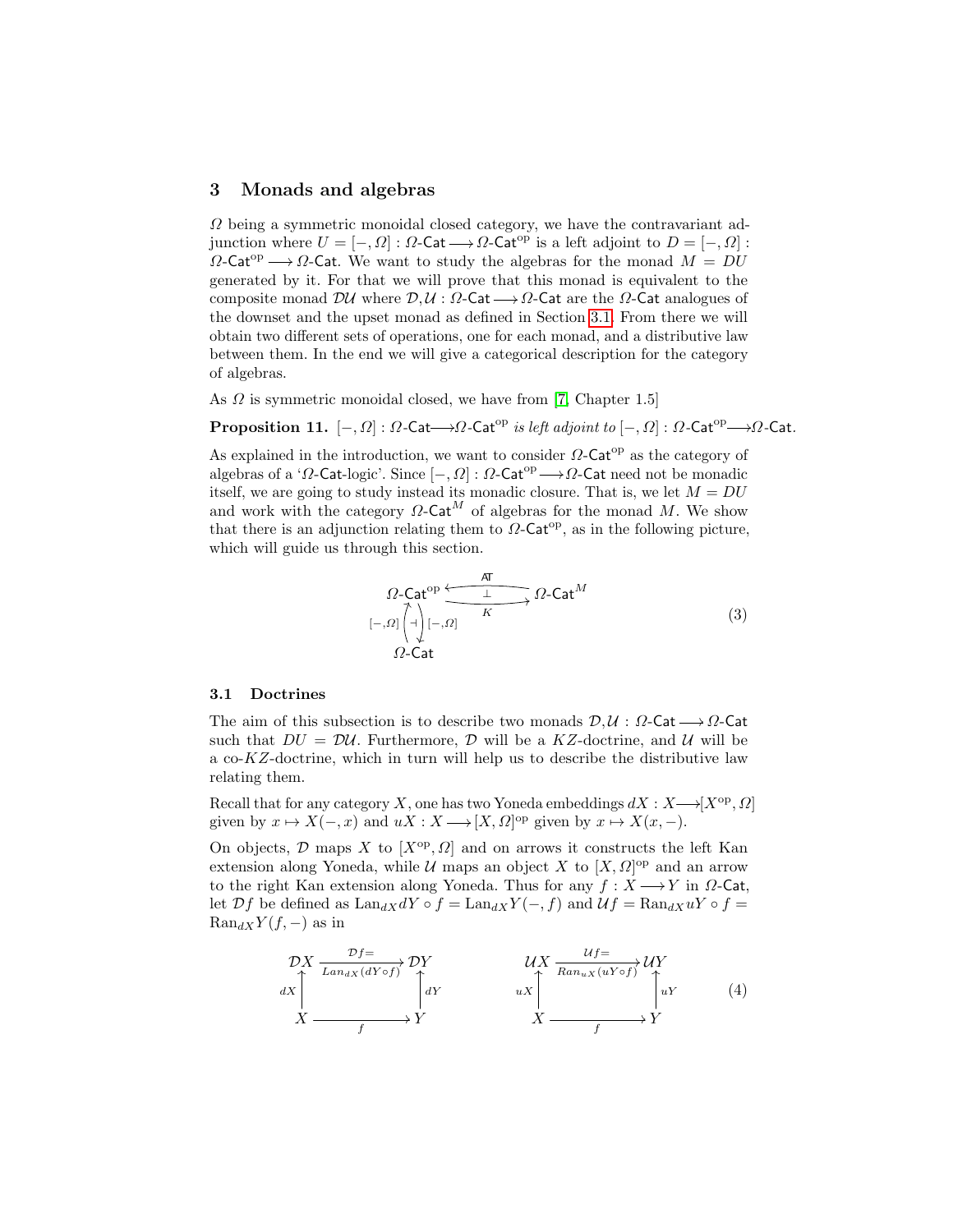Writing down the formula for left and right Kan extensions, see [\[7,](#page-19-11) Chapter 4.2], we obtain for  $\varphi : X^{\text{op}} \longrightarrow V$  and  $\psi : X \longrightarrow \Omega$ 

$$
\mathcal{D}f(\varphi) = \operatorname{Lan}_{dX}(dY \circ f)(\varphi) = \int^{x \in X} [X^{\mathrm{op}}, \Omega](X(-,x), \varphi) \otimes Y(-, f(x))
$$

$$
= \int^{x \in X} \varphi(x) \otimes Y(-, f(x)) = \varphi * (dY \circ f),
$$

and

$$
\mathcal{U}f(\psi) = \int_{x \in X} \mathcal{U}X(\psi, X(x, -)) \pitchfork Y(f(x), -)
$$

$$
= \int_{x \in X} \psi(x) \pitchfork Y(f(x), -).
$$

But considering that we calculate this end in  $[Y,\Omega]$ <sup>op</sup>, in  $[Y,\Omega]$  it becomes

$$
Uf(\psi) = \int^{x \in X} \psi(x) \otimes Y(f(x), -) = \psi * (uY \circ f)
$$

Because  $Dd$  and  $u\mathcal{U}$  are, respectively, left and right Kan extensions, their universal properties yield

**Proposition 12.** There exist natural transformations  $\lambda : \mathcal{D}d \longrightarrow d\mathcal{D}$  and  $\delta$ :  $u\mathcal{U}\longrightarrow\mathcal{U}u.$ 

We want D to be a KZ-doctrine, so the multiplication  $\mu : \mathcal{DD} \longrightarrow \mathcal{D}$  has to be a left adjoint of  $d\mathcal{D}$ . As  $d\mathcal{D}$  preserves all limits and the right Kan extension of  $id_{\mathcal{D}}$ along  $d\mathcal{D}$  exists, using [\[7,](#page-19-11) Theorem 4.81], we know that the left adjoint of  $d\mathcal{D}$ exists and is expressed by  $Ran_{dD}$  id<sub>D</sub>. Dually, the right adjoint of  $u\mathcal{U}$  exists and is expressed by  $Lan_{u\mathcal{U}} id_{\mathcal{U}}$ .

$$
\begin{array}{ccc}\n\mathcal{D}\mathcal{D} & \xrightarrow{\mu} & \mathcal{D} & \mathcal{U}\mathcal{U} & \xrightarrow{\nu} & \mathcal{U} \\
d\mathcal{D} & & & \downarrow \mathcal{U} & \downarrow \text{and} & \downarrow \text{and} \\
\mathcal{D} & & & \downarrow \mathcal{U} & \downarrow \text{and} & \downarrow \text{and} & \downarrow \text{and} & \downarrow \text{and} & \downarrow \text{and} & \downarrow \text{and} & \downarrow \text{and} & \downarrow \text{and} & \downarrow \text{and} & \downarrow \text{and} & \downarrow \text{and} & \downarrow \text{and} & \downarrow \text{and} & \downarrow \text{and} & \downarrow \text{and} & \downarrow \text{and} & \downarrow \text{and} & \downarrow \text{and} & \downarrow \text{and} & \downarrow \text{and} & \downarrow \text{and} & \downarrow \text{and} & \downarrow \text{and} & \downarrow \text{and} & \downarrow \text{and} & \downarrow \text{and} & \downarrow \text{and} & \downarrow \text{and} & \downarrow \text{and} & \downarrow \text{and} & \downarrow \text{and} & \downarrow \text{and} & \downarrow \text{and} & \downarrow \text{and} & \downarrow \text{and} & \downarrow \text{and} & \downarrow \text{and} & \downarrow \text{and} & \downarrow \text{and} & \downarrow \text{and} & \downarrow \text{and} & \downarrow \text{and} & \downarrow \text{and} & \downarrow \text{and} & \downarrow \text{and} & \downarrow \text{and} & \downarrow \text{and} & \downarrow \text{and} & \downarrow \text{and} & \downarrow \text{and} & \downarrow \text{and} & \downarrow \text{and} & \downarrow \text{and} & \downarrow \text{and} & \downarrow \text{and} & \downarrow \text{and} & \downarrow \text{and} & \downarrow \text{and} & \downarrow \text{and} & \downarrow \text{and} & \downarrow \text{and} & \downarrow \text{and} & \downarrow \text{and} & \downarrow \text{and} & \downarrow \text{and} & \downarrow \text{and} & \downarrow \text{and} & \downarrow \text{and} & \downarrow \text{and} & \downarrow \text{and} & \downarrow \text{and} & \downarrow \
$$

$$
\mu G = \int_{\varphi \in \mathcal{D}X} \mathcal{D} \mathcal{D}X(G, \mathcal{D}X(-, \varphi)) \pitchfork \varphi \qquad \nu F = \int_{\psi \in \mathcal{U}X} [\mathcal{U}X, \Omega](G, \mathcal{U}(\psi)) \pitchfork \psi
$$
\n(6)

Furthermore as  $d\mathcal{D}$  and  $u\mathcal{U}$  are fully faithful, one has  $\mu \circ d\mathcal{D} = id_{\mathcal{D}}$  and  $\nu \circ u\mathcal{U} =$  $id_{\mathcal{U}}$ . Following Proposition [5](#page-4-0) to show that  $\mathcal{D}$  is a KZ-doctrine we just have to prove that  $\mu \circ \mathcal{D}d = id$  as well. For that we know that  $\mu$  is a left adjoint so it preserves left Kan extensions, so  $\mu X \circ \mathcal{D}dX = \mu X \circ Lan_{dX}(d\mathcal{D}X \circ dX) =$  $Lan_{dX}(\mu X \circ \mathcal{D}dX \circ dX) = Lan_{dX}(\mathrm{id}_{\mathcal{D}X} \circ d) = Lan_{dX}dX = \mathrm{id}_{\mathcal{D}X}$ 

$$
\mathcal{D}X \xrightarrow{DdX} \mathcal{D}DX \xrightarrow{\mu} \mathcal{D}X
$$
\n
$$
\begin{bmatrix}\n dX & d_{DX} \\
 X & \xrightarrow{dX} \mathcal{D}X\n\end{bmatrix}\n\qquad\n\begin{aligned}\n\mathcal{D}X &\xrightarrow{d_{DX}} (7)\n\end{aligned}
$$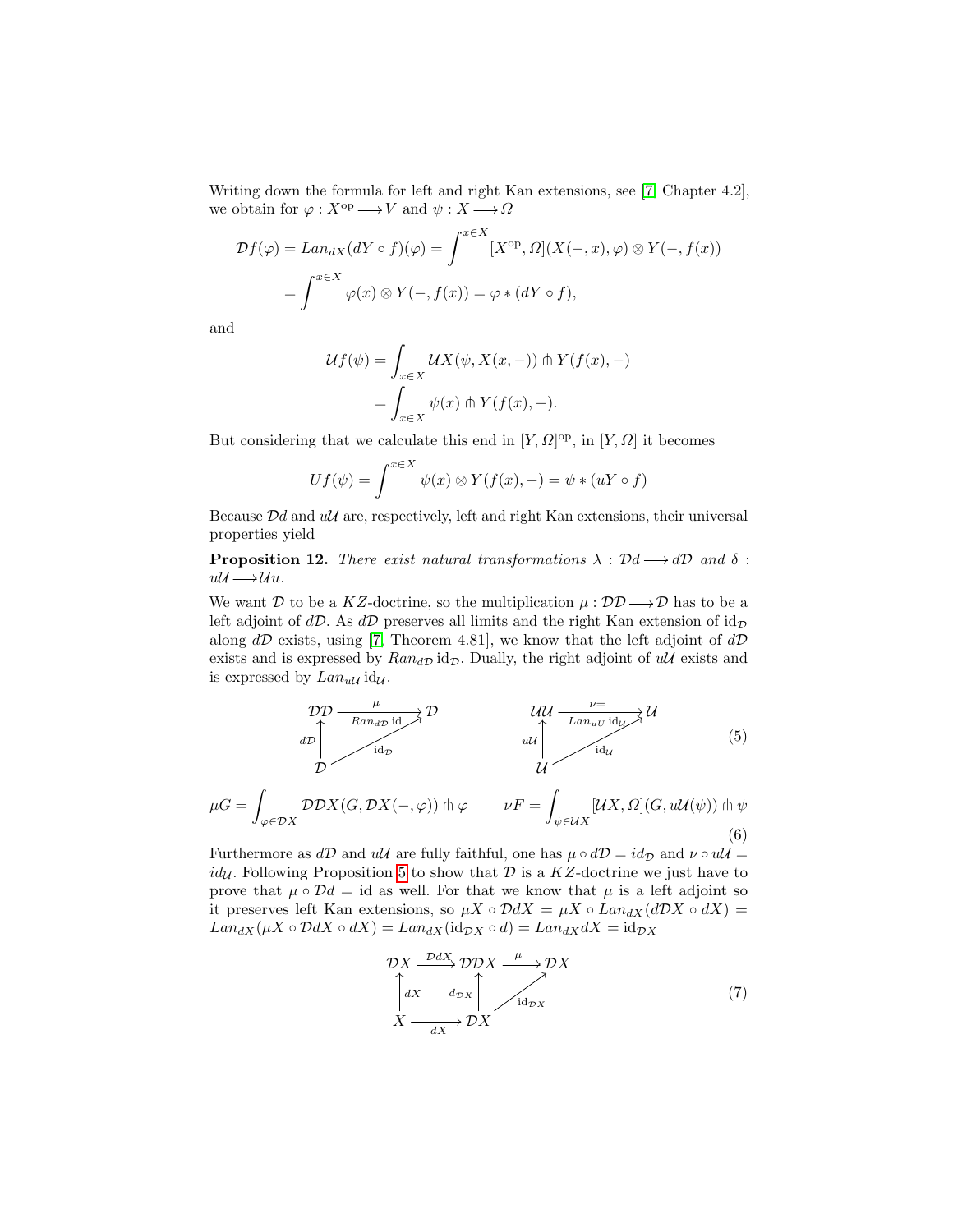Similarly,  $\nu \circ \mathcal{U} u = id_{\mathcal{U}}$ , so  $\mathcal{U}$  is a co-KZ-doctrine. Thus we have proved

**Proposition 13.**  $(\mathcal{D}, d, \mu)$  is a KZ-doctrine and  $(\mathcal{U}, u, \nu)$  is a co-KZ doctrine.

# 3.2 Distributive laws and equivalence of  $\mathcal{D}U$  with  $\left[ \left[-, \Omega \right], \Omega \right]$

In the previous section we constructed two monads, but in order for their composite to be a monad, one needs a distributive law between them.

Verifying that a natural transformation is indeed a distributive law may not be easy, but, thanks to [\[13\]](#page-19-2), for  $KZ$ -doctrines, we just have to check the conditions of Proposition [10.](#page-4-1) To construct  $D$  and  $U$ , we have used Kan extensions, thus it make sense that a distributive law between them is a Kan extension as well. Looking at the diamond above and as both  $u\mathcal{D}$  and  $\mathcal{U}d$  are fully faithful, a Kan extension along any of them would make that triangle commute, so intuitively, it should make no difference from which triangle one starts. So if one calculates all four Kan extensions one obtains

1.  $r_{\mathcal{D}}^r = Ran_{u\mathcal{D}} \mathcal{D}u = \mathcal{UD}(\mathcal{D}u, -)$ 2.  $r^{\bar{l}}_{\mathcal{U}} = Lan_{\mathcal{U}d} d\mathcal{U} = \mathcal{UD}(\mathcal{U}d, -)$ 3.  $r_{\mathcal{D}}^{\tilde{l}} = Lan_{u\mathcal{D}}\mathcal{D}u = \mathcal{UD}(d\mathcal{D}\circ d, -) * d\mathcal{U} \circ u$ 4.  $r_{\mathcal{U}}^{\bar{r}} = Ran_{\mathcal{U}} d\mathcal{U} = {\mathcal{U}} \mathcal{D}(-\mathcal{U}d), d\mathcal{U}$ 

Now as for any X and any  $\varphi \in \mathcal{D}X$  and any  $\psi \in \mathcal{U}X$  one has  $\mathcal{D}uX(\varphi)(\psi) =$  $UdX(\varphi)(\psi)$  it follows  $Ran_{\mathbf{u}\mathcal{D}}\mathcal{D}\mathbf{u}=Lan_{\mathbf{U}\mathbf{d}}\mathbf{d}\mathbf{U}$ .

**Proposition 14.** The natural transformation  $r = Ran_{uD} Du = Lan_{Ud} dU$ :  $UD \longrightarrow DU$  is a distributive law between  $D$  and  $U$ .

In a similar way one has a distributive law  $l = Ran_{\mathcal{D}u} u\mathcal{D} = Lan_{d\mathcal{U}}\mathcal{U}d$ :  $\mathcal{D}\mathcal{U}\longrightarrow\mathcal{U}\mathcal{D}$ , given by  $l=\mathcal{D}\mathcal{U}(-,\mathcal{D}u)$ .

**Proposition 15.** With the notations from above we have  $l \dashv r$ .

Next, we state that the monad  $\mathcal{D}\mathcal{U}$  is equivalent to the double dualisation monad  $DU$ , a result due to [\[13\]](#page-19-2) and generalised in [\[19\]](#page-19-3).

<span id="page-7-0"></span>**Theorem 16.** For a commutative quantale  $\Omega$ , the composite monad DU is equivalent to the monad generated by the adjunction  $[-, \Omega] \dashv [-, \Omega] : \Omega$ -Cat $\longrightarrow \Omega$ -Cat<sup>op</sup>.

#### 3.3 CCD: complete and completely distributive algebras

In this section we discuss the algebras of the two monads defined above. As D is a KZ-doctrine, following [\[8\]](#page-19-14), a D-algebra A is a tuple  $A = (A, \alpha)$  such that  $\alpha : \mathcal{D}A \longrightarrow A$  is a left adjoint to  $d_A$ , and since U is a co-KZ-doctrine a U-algebra B is a tuple  $B = (B, \beta)$  such that  $\beta : \mathcal{U}B \longrightarrow B$  is a right adjoint to  $u_B$ .

**Proposition 17.** The carrier A of a D-algebra  $A = (A, \alpha_A)$  is co-complete, and the carrier C of an U-algebra  $C = (C, \beta_C)$  is complete. Moreover, f:  $(A, \alpha_A) \rightarrow (B, \alpha_B)$  is D-morphism if and only if f preserves all weighted colimits, and it is a U-morphism if and only if it preserves all weighted limits.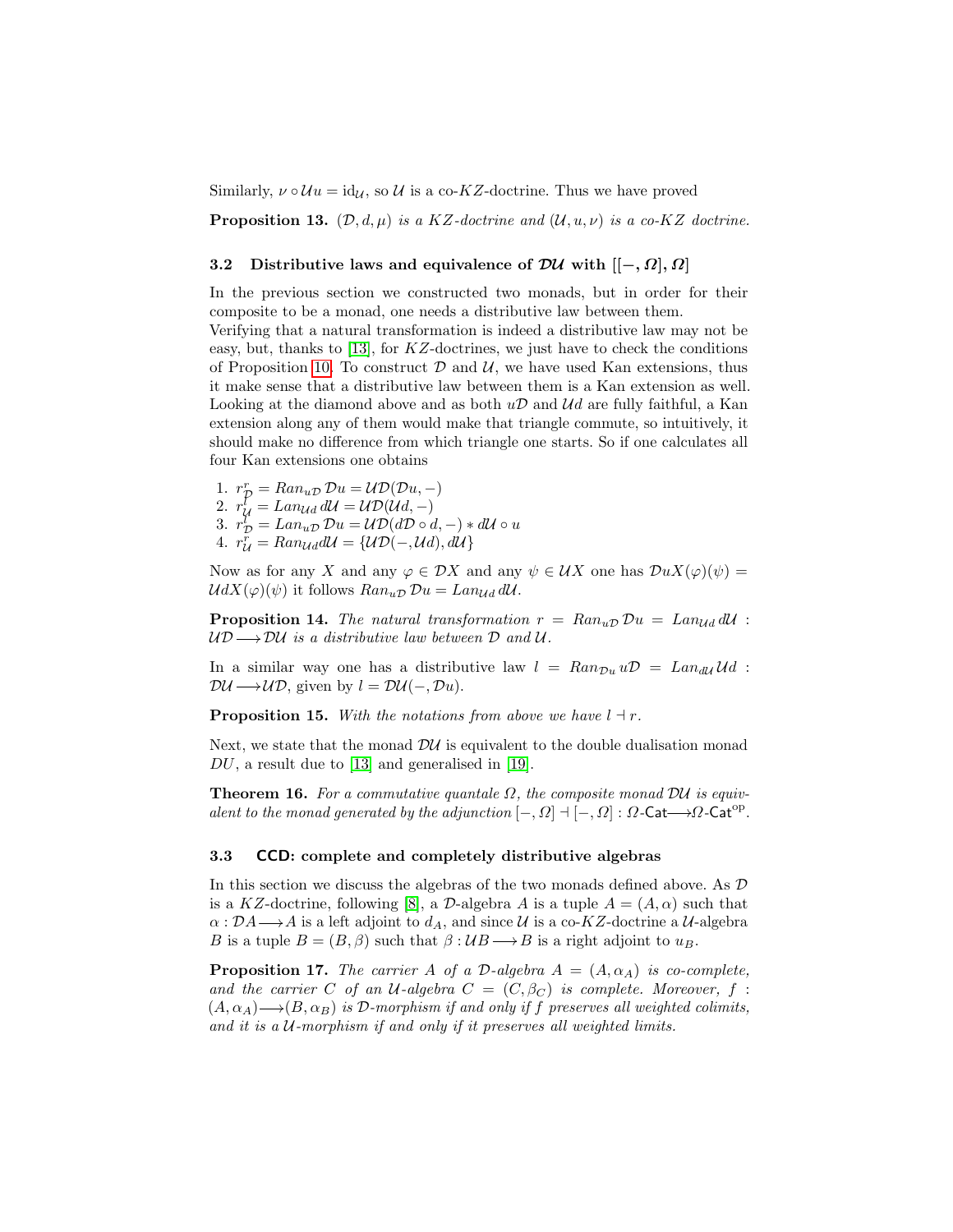The following transfers the notion of complete distributivity of [\[4\]](#page-18-3) from 2 to a commutative quantale  $\Omega$ .

<span id="page-8-2"></span>**Definition 18.** A D algebra  $(A, \alpha)$  is called ccd if the structure map  $\alpha$  has a left adjoint. We denote with CCD the subcategory of D-alg such that the objects are ccd and the arrows preserves weighted limits and colimits. Dually, a  $\mathcal{U}\text{-algebra}$ for which the structure map has a right adjoint is called  $^{op}$ ccd.

Example 19. In the case  $\Omega = 2$ , a poset A equipped with a D-algebra structure  $\alpha$  is a join semi-lattice. Moreover, A is ccd in the sense of the definition above iff it is completely distributive in the usual order-theoretic sense.

**Definition 20.** A DU-algebra is a U-algebra  $(A, \beta)$  which has a D-structure  $\alpha : DA \longrightarrow A$  such that  $\alpha$  is a U-homomorphism, i.e. the following diagram commutes.

$$
UDA \xrightarrow{r_A} DUA \xrightarrow{\mathcal{D}\beta} \mathcal{D}A
$$
  
\n
$$
u_{\alpha} \rightarrow \mathcal{U}A \xrightarrow{\beta} A
$$
 (8)

For any two DU-algebras  $(A, \alpha_A, \beta_A)$  and  $(B, \alpha_B, \beta_B)$  a DU -morphism from A to B is a map  $f : A \longrightarrow B$  such that it is simultaneously D and U morphism.

**Lemma 21.** The carrier A of a ccd-algebra  $(A, \alpha)$  is complete and cocomplete.

<span id="page-8-0"></span>The following result is due to [\[13\]](#page-19-2).

Theorem 22.  $\mathcal{D}U$ -alg ≅ CCD, and  $\mathcal{UD}$ -alg ≅ <sup>op</sup>CCD.

Whereas naturally occurring metric spaces, such as Euclidean spaces, are typically not ccd, the spaces of many-valued predicates over metric spaces are ccd:

*Example 23.* For any X in  $\Omega$ -Cat,

1.  $(DX, \mu X)$  is ccd. 2.  $(\mathcal{U}X, \nu X)$  is <sup>op</sup>ccd.

# <span id="page-8-1"></span>4 The comparison functor  $\Omega$ -Cat<sup>op</sup>  $\rightarrow \mathcal{D}\mathcal{U}$ -alg

Following [\[11\]](#page-19-16), let the comparison functor  $K : \Omega$ -Cat<sup>op</sup>  $\longrightarrow \mathcal{D}U$ -alg be given by  $KX = (X, D\epsilon X)$ , for the adjunction  $U \perp D$ . As  $\Omega$ -Cat<sup>op</sup> is cocomplete, K has a left adjoint. In order to describe it we first define the concept of atoms, also known as tiny or small projective objects, see [\[7,](#page-19-11) Chapter 5.5] and [\[6\]](#page-19-17).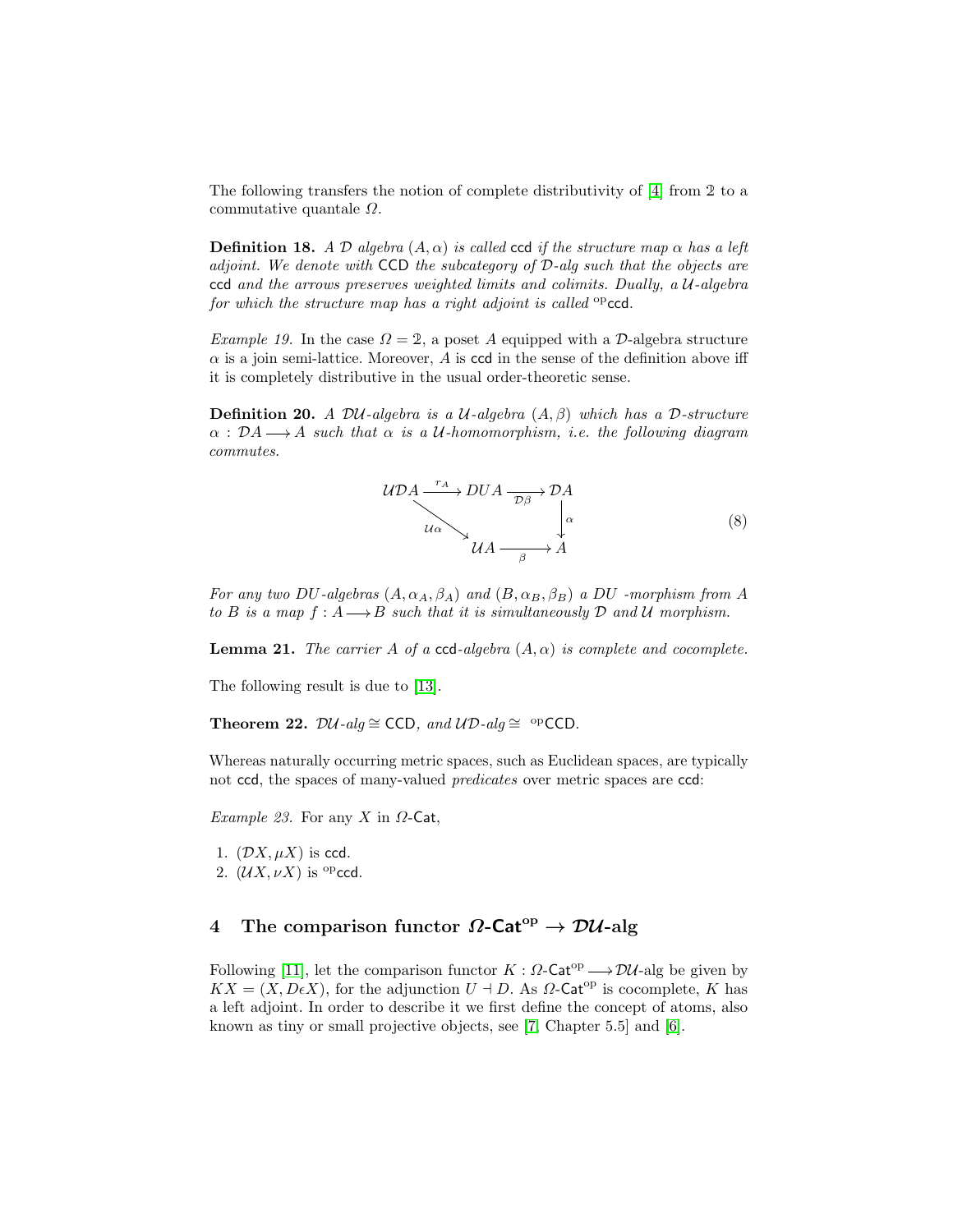#### 4.1 The left adjoint of the comparison functor

**Definition 24.** An atom in a category C is an object C such that  $\mathcal{C}(C, -)$  preserves all colimits.  $At(C)$  is the full subcategory of C whose objects are atoms.

Before we continue let us give some example of atoms.

#### Example 25.

- 1. In posets atoms are known as completely prime elements. In a completely distributive lattice being an atom is equivalent to being completely join irreducible.
- 2. The category  $[0, \infty]$  seen as a generalized metric space has only one atom 0.
- 3. Let  $[X^{\text{op}}, \Omega]$  be a functor category, then using Yoneda and the definition of a colimit in a functor category, see [\[7,](#page-19-11) Chapter 3.3], one has that any representable is an atom. Moreover, see [\[7,](#page-19-11) Chapter 5.5], one has that  $[X^{\text{op}}, \Omega] \cong [\text{At}(X)^{\text{op}}, \Omega]$ . In general one has  $X \subseteq \text{At}([X^{\text{op}}, \Omega])$ .

We define a functor  $AT : D\mathcal{U}\text{-alg} \longrightarrow \Omega\text{-Cat}^{\text{op}}$  on objects by  $AT(A, \alpha) = (At(A))^{\text{op}}$ . In order to define AT on maps we need some additional lemmas.

First note that for any  $H : A \longrightarrow B$  in  $\mathcal{D}U$ -alg, since A is complete and H preserves all limits, there exists a left adjoint  $L : B \longrightarrow A$  in  $\Omega$ -Cat.

**Lemma 26.** For all  $A, B \in \mathcal{A}$  and  $H : A \longrightarrow B$  with left adjoint L, there exists  $f: \mathsf{At}(B) \longrightarrow \mathsf{At}(A)$  such that  $L \circ i_B = i_A \circ f$ , where  $i_A: \mathsf{At}(A) \longrightarrow A$  and  $i_B:At(B) \longrightarrow B$  are the atom-inclusion maps.

We can now define  $AT(H) = f^{\rm op}$  with f as in the lemma. This defines a functor because composition of adjoints is again an adjoint. We are ready to prove

<span id="page-9-0"></span>**Theorem 27.** For any  $X \in \Omega$ -Cat and  $A \in \mathcal{DU}$ -alg, we have a natural isomorphism of categories  $\Omega$ -Cat $(X^{\text{op}}, \text{At}(A))^{\text{op}} \cong \mathcal{D} \mathcal{U}$ -alg $(A, [X, \Omega])$ . Moreover this is isomorphism also an isomorphism of  $\Omega$ -categories.

Proof. We sketch the construction of the isomorphism. We have to define the functors

> $\phi_{XA}: \Omega\text{-}\mathsf{Cat}(X^{op},\mathsf{At}(A))^{op}\longrightarrow \mathcal{D}\mathcal{U}\text{-}\mathrm{alg}(A,[X,\Omega]),$  $\psi_{XA}: \mathcal{D}\mathcal{U}\text{-}\mathrm{alg}(A, [X, \Omega]) \longrightarrow \Omega\text{-}\mathsf{Cat}(X^{\mathrm{op}}, \mathsf{At}(A))^{\mathrm{op}}$

and show that they are inverse to each other. First define  $\phi_{XA}$  on objects. For all  $h: X^{\text{op}} \longrightarrow \text{At}(A)$  let

$$
\phi_{XA}(h) = A(h-,-) : A \longrightarrow [X,\Omega].
$$

Now define  $\psi_{XA}$  on objects. Let  $H : A \longrightarrow [X, \Omega]$  and let  $L : [X, \Omega] \longrightarrow A$  be its left adjoint, and also let  $uX : X^{\text{op}} \longrightarrow [X, \Omega], x \mapsto X(x, -)$  the Yoneda embedding.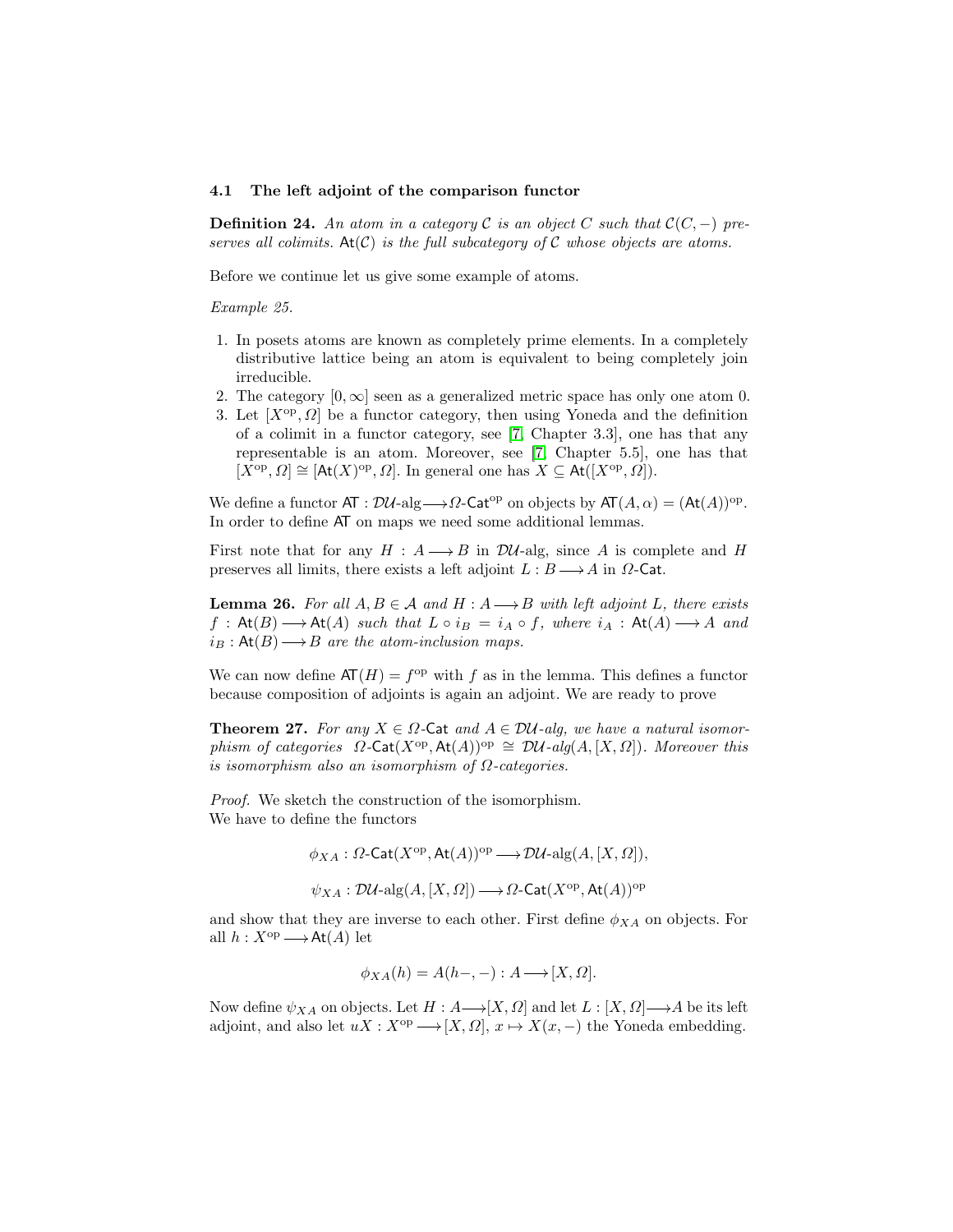

Since  $L \circ uX(x)$  is an atom for all x in X, we let  $\psi_{XA}(H) = L \circ uX$ . In order to define  $\phi_{XA}$  and  $\psi_{XA}$  on arrows, one uses the concept of conjugate natural transformation [\[11,](#page-19-16) Chapter 4.7].

**Theorem 28.** The functor AT :  $\mathcal{D}U$ -alg  $\longrightarrow \Omega$ -Cat<sup>op</sup> is a left adjoint to the functor  $K : \Omega$ -Cat<sup>op</sup>  $\longrightarrow \mathcal{D} \mathcal{U}$ -alg.

*Proof.* Let  $X \in \Omega$ -Cat and  $A \in \mathcal{DU}$ -alg. We have to show that  $\Omega$ -Cat<sup>op</sup>(AT(A), X) ≅  $\mathcal{D}\mathcal{U}\text{-alg}(A, KX)$  which is equivalent to  $\Omega\text{-}\mathsf{Cat}(X, \mathsf{At}(A)^\text{op}) \cong \mathcal{D}\mathcal{U}\text{-}\mathrm{alg}(A, [X, \Omega]),$ and as  $\Omega$ -Cat(X, At(A)<sup>op</sup>)  $\cong \Omega$ -Cat(X<sup>op</sup>, At(A))<sup>op</sup>, see [\[7,](#page-19-11) 2.28], we have to prove that there is a natural isomorphism between

$$
\Omega\text{-Cat}(X^{\text{op}}, \text{At}(A))^{\text{op}} \cong \mathcal{D} \mathcal{U}\text{-alg}(A, [X, \Omega]),
$$

which is Theorem [27.](#page-9-0)

After having constructed a left adjoint AT of K, we next ask when  $\Omega$ -Cat<sup>op</sup> is a full reflective subcategory of  $\mathcal{D}U$ -alg, that is, we ask when K is fully faithful. We also want to characterise the image of  $K$  and describe the subcategories of  $\Omega$ -Cat<sup>op</sup> and  $\mathcal{D}U$ -alg on which the adjunction restricts to an equivalence.

### 4.2 A fully faithfulness of the comparison and its image

In the case of  $\Omega = 2$  the comparison K is fully faithful, but this is not true for all commutative quantales  $\Omega$ . In this subsection, we give necessary and sufficient conditions for  $K$  to be fully faithful and describe its image.

Using Proposition [3](#page-3-0) we notice that K is faithful on  $\Omega$ -Cat<sup>op</sup>(X, Y) if and only if X is anti-symmetric. Indeed, if X is not anti-symmetric let  $q_1, q_2 : Y \longrightarrow X$  be two distinct equivalent maps. Then as  $\Omega$  is we have that  $Kg_1 = Kg_2$ .

For K to be full we need that for any two categories  $X, Y \in \Omega$ -Cat and every map  $H: KX \longrightarrow KY$  there exists a map  $h: Y \longrightarrow X$  such that  $Kh = H$ . Using the adjunction, we have  $K \circ AT(H) = H$  so if one can make sure that  $At(KX) \cong X$ and  $At(KY) \cong Y$  then the functor K will be full. For that we need the following definition [\[10,](#page-19-12)[6\]](#page-19-17).

**Definition 29.** We say that  $X \in \Omega$ -Cat is Cauchy complete if  $X \simeq \text{At}([X, \Omega])^{\text{op}}$ . We denote by  $\Omega$ -Cat<sub>cc</sub> the full subcategory of  $\Omega$ -Cat spanned by the antisymmetric Cauchy complete categories.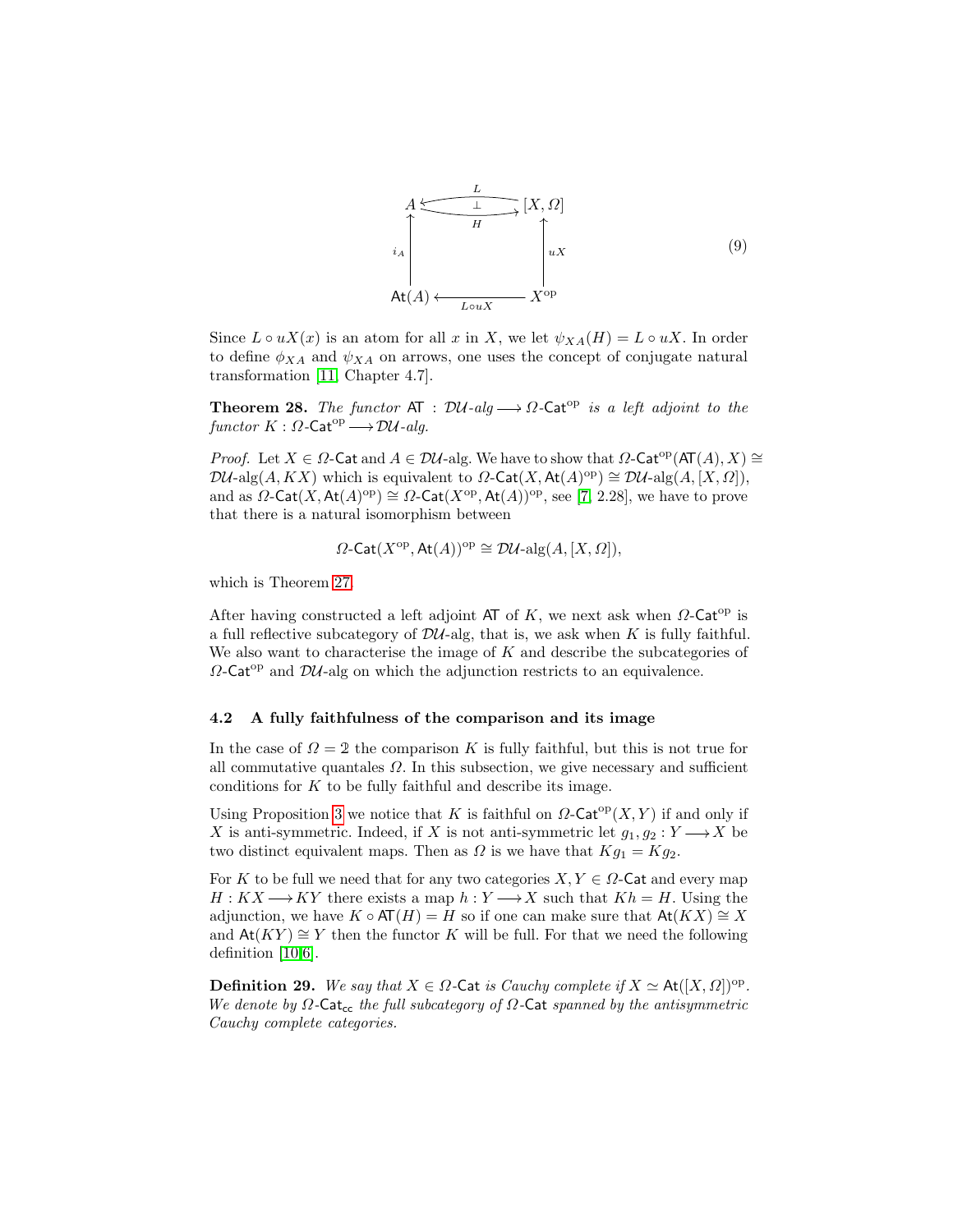- Remark 30. 1. Let  $\Omega = [0,\infty]$  and let Q and R be the rational and real numbers, respectively, with the usual Euclidean metric. Then the map in  $H: [Q, \Omega] \longrightarrow [R, \Omega]$  given by  $H(f)(r) = \lim_{n} f(q_n)$  where  $(q_n)$  is a Cauchy sequence with limit  $r$ , is in  $\mathcal{D}U$ -alg and cannot be restricted to a map  $At(H): R \longrightarrow Q$ . So K is not full in general.
- 2. Any poset is Cauchy complete, see [\[16\]](#page-19-18).
- 3. As shown in [\[10\]](#page-19-12), a generalised metric space X is isomorphic to  $\text{At}([X^{\text{op}}, \Omega])$ if it is Cauchy complete in the usual sense of metric spaces.

**Theorem 31.** The comparison functor for the adjunction  $[-, \Omega]$  +  $[-, \Omega]$ :  $\Omega$ -Cat $\longrightarrow \Omega$ -Cat<sub>cc</sub><sup>op</sup> is full and faithful.

This result is conceptually important to us. When we started out from the basic picture [\(3\)](#page-5-0), we were guided by the example  $\Omega = 2$ , in which  $\Omega$ -Cat. Therefore we could as well have chosen  $\Omega$ -Cat<sub>cc</sub><sup>op</sup> instead of  $\Omega$ -Cat<sup>op</sup> in [\(3\)](#page-5-0). From this point of view, the theorem confirms that we are free to consider  $K$  in [\(3\)](#page-5-0) to by fully faithful.

To characterise the image of  $K$ , we use the description of full reflective subcategories by orthogonality, see [\[3,](#page-18-4) Chapter 5.4]. First we need again some definitions.

**Definition 32.** A functor  $F : A \longrightarrow C$  is called dense if  $c = C(F-, c) * F$  for all  $c \in C$ .

For more equivalent descriptions of dense functors see [\[7,](#page-19-11) Chapter 5].

Definition 33. A category A is called atomic if the atom-inclusion functor  $i_A : \mathsf{At}(A) \longrightarrow A \text{ is dense.}$ 

Let us give some example of atomic categories.

Example 34. 1. Any finite distributive lattice is atomic.

- 2. Any presheaf category is atomic as every functor is a colimit of representables.
- 3. The category  $[0, \infty]$  is atomic if seen as a generalised metric space but not if seen as a poset.

<span id="page-11-0"></span>We will need the following property of dense functors.

**Lemma 35.** If A is cocomplete and the atom-inclusion functor  $i_A : \text{At}(A) \longrightarrow A$ is dense then  $A \cong [At(A)^{op}, \Omega].$ 

*Proof.* Let  $A \in \mathcal{A}$  such that  $i : \text{At}(A) \longrightarrow A$  is dense. According to [\[7,](#page-19-11) Theorem 5.1] if i is dense then  $\tilde{i}: A \longrightarrow [At(A)^{op}, \Omega]$ , defined by  $\tilde{i}a = A(i-, a)$ , is fully faithful. So we just have to show that it is essentially surjective. Let  $H : \mathsf{At}(A)^\text{op} \longrightarrow \Omega$ , as A is cocomplete  $H * i$  exists, then  $\tilde{i}(H * i) \cong H * \tilde{i}i \cong H * d\text{At}(A) \cong H$  thus  $\tilde{i}$ is essentially surjective and so  $A \cong [At(A)^{op}, \Omega].$ 

**Theorem 36.** An algebra A in  $\mathcal{D}U$ -alg is isomorphic to an algebra in the image of K if and only if it is atomic.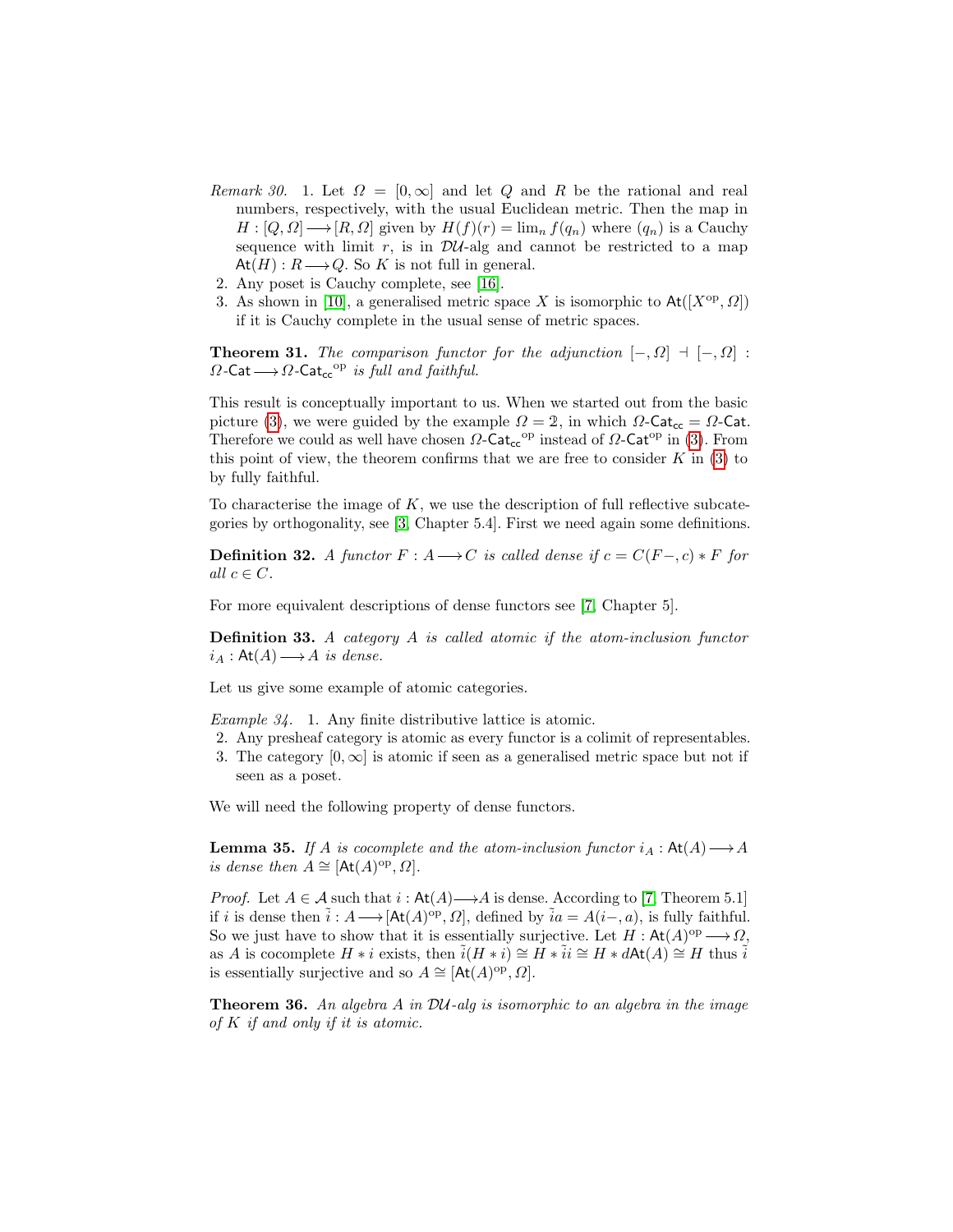*Proof.* We shall use orthogonality [\[3,](#page-18-4) Chapter 5.4]. First let us take X in  $\Omega$ -Cat<sup>op</sup> and show that it is atomic. Let us denote by  $\theta : id \longrightarrow KAT$  the unit of the adjunction AT  $\exists K$ . From orthogonality we obtain that for every  $B \in \mathcal{D}U$ -alg and any  $f : B \longrightarrow X$  we have a unique factorisation through  $\theta_B$ , so let us take  $B = X$  and  $f = id_X$ . There exists  $g : [At^{\text{op}}(X), \Omega] \longrightarrow X$  such that g preserves limits and colimits and such that  $g \circ \theta_X = id_X$ . Thus, for every  $x \in X$  one has

$$
g(\theta_X(x)) = x.
$$

Now  $\theta_X(x) = X(-,x) : \text{At}^{op}(X) \longrightarrow \Omega$  and as every presheaf is a colimit of representables one has

$$
X(-,x) = X(-,x) * d_{\text{At}(X)}.
$$

Thus one also has

$$
x = g(X(-,x)) = g(X(-,x) * d_{\text{At}(X)})
$$
  
\n
$$
= g(\int^{x' \in \text{At}(X)} X(x',x) \otimes \text{At}(X)(-,x')) = \int^{x' \in \text{At}(X)} X(x',x) \otimes g(\text{At}(X)(-,x')))
$$
  
\n
$$
= \int^{x' \in \text{At}(X)} X(x',x) \otimes g(X(-,x')) = \int^{x' \in \text{At}(X)} X(x',x) \otimes x'))
$$
  
\n
$$
= X(i_X-,x) * i_X
$$

So, in conclusion, X is atomic as  $i_X : \mathsf{At}(X) \longrightarrow X$  is dense. The converse follows from Lemma [35](#page-11-0) because  $X \cong [At^{\rm op}(X), \Omega] = \mathcal{D}(At(X))$  which is ccd.

Remark 37. In the case  $\Omega = 2$ , we have <sup>op</sup>CCD = CCD (since the dual of a completely distributive lattice is a completely distributive lattice). But this is not true for general  $\Omega$ . Using results from [\[4\]](#page-18-3) and reproving them for the enriched case we can show that the categories of  $\mathcal{D}U$ -algebras and  $\mathcal{UD}$ -algebras are isomorphic if  $\Omega \cong \Omega^{\text{op}}$  in  $\Omega$ -Cat.

## 5 Algebras for operations and equations

We will show that the categories of algebras for the monads  $D, U$ , and  $D U$  are isomorphic to categories of algebras given by operations and equations over Set.

#### 5.1 Syntactic  $\mathcal{D}\text{-algebras}$  and  $\mathcal{U}\text{-algebras}$

<span id="page-12-0"></span>**Definition 38.** By a  $\langle \Sigma_{\mathcal{D}}, E_{\mathcal{D}} \rangle$ -algebra we understand a set A together with a family of unary operations  $(v \star \_)_{v \in \Omega} : A \longrightarrow A$  indexed by  $\Omega$ , and a family of operations  $\bigsqcup_K : A^K \longrightarrow A$ , where K ranges over all sets, satisfying the following 7 axioms. Dually the notions of a  $\langle \Sigma_{\mathcal{U}}, E_{\mathcal{U}} \rangle$ -algebra is given by a set B together with a family of unary operations  $(v \rhd \neg)_{v \in \Omega} : B \longrightarrow B$  and for each set K an operation  $\bigcap_K : B^K \longrightarrow B$  satisfying the following  $\gamma$  axioms.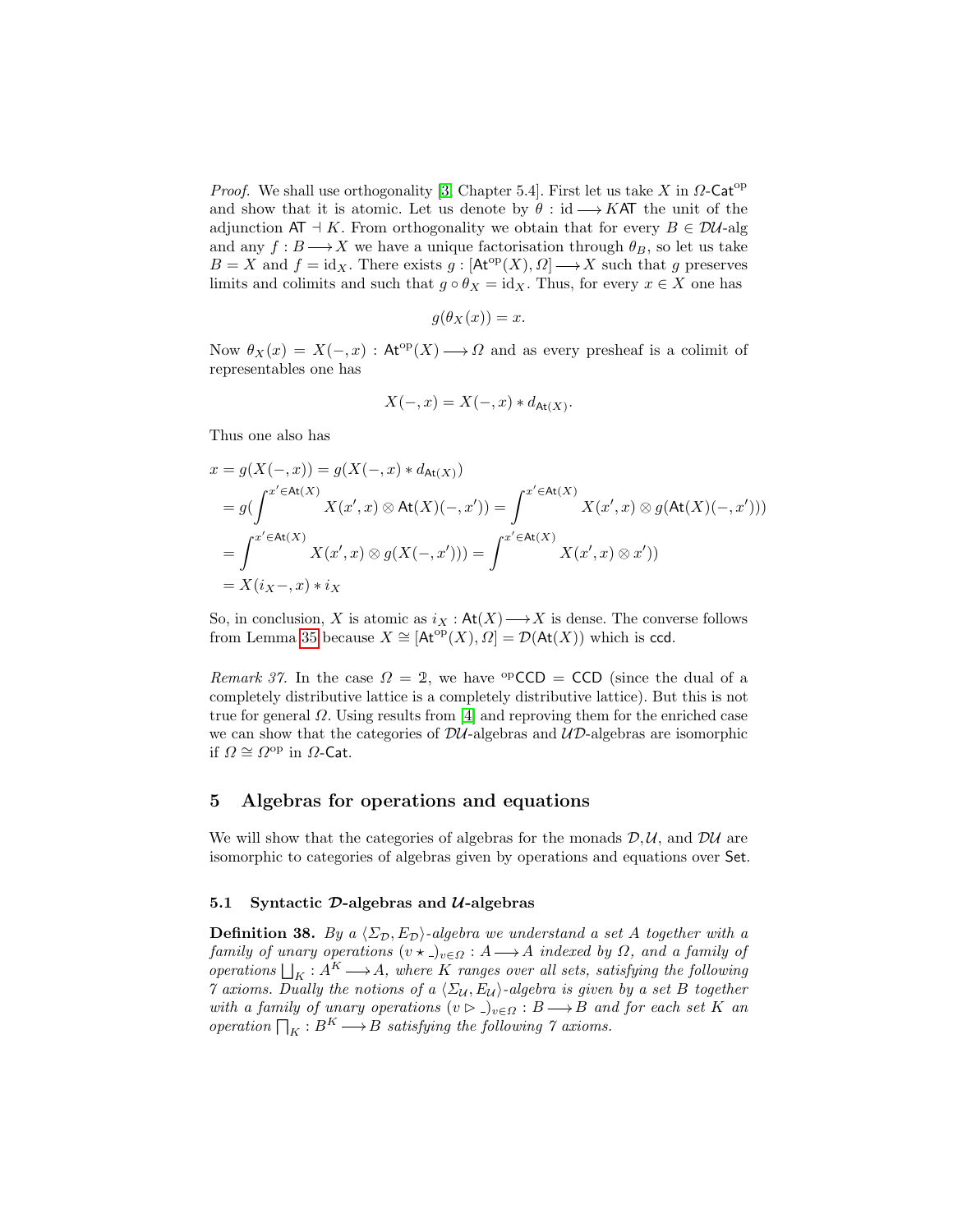- 1.  $e \star = id_A$   $e \triangleright = id_A$ 2. For all  $a \in A$ ,  $b \in B$  and  $v, w \in \Omega$  $v \star (w \star a) = (v \otimes w) \star a$   $v \triangleright (w \triangleright b) = (v \otimes w) \triangleright b$
- 3. For all  $v \in \Omega$  and  $a_k \in [K, A], b_k \in [K, B]$

$$
\star \bigsqcup_{K} a_{k} = \bigsqcup_{K} (v \star a_{k}) \qquad \qquad v \rhd \bigcap_{K} b_{k} = \bigcap_{K} (v \rhd b_{k})
$$

4. For all  $a \in A$ ,  $b \in B$  and  $v_k \in [K, \Omega]$ 

 $\upsilon$ 

$$
(\int^{K} v_{k}) \star a = \bigsqcup_{K} (v_{K} \star a) \qquad (\int^{K} v_{k}) \rhd b = \bigsqcup_{K} (v_{K} \rhd b)
$$

5. For a set K and function  $J: K \longrightarrow$  Set let us denote with  $\bar{J} = \coprod_{k \in K} Jk$ . For each  $k \in K$  let  $a_k : J(k) \longrightarrow A$  and let  $a : \bar{J} \longrightarrow A$  be the map induced by the coproduct. For each  $k \in K$  let  $b_k : J(k) \longrightarrow B$  and let  $b : \overline{J} \longrightarrow B$  be the map induced by the coproduct.

$$
\bigsqcup\nolimits_K (\bigsqcup\nolimits_{Jk} a_k) = \bigsqcup\nolimits_{\bar{J}} a \hskip 1in \prod\nolimits_K (\bigsqcap_{Jk} b_k) = \bigsqcap_{\bar{J}} b
$$

6. Let  $\Delta$  be the diagonal functor then for any set K and for all  $a \in A$  and  $b \in B$ we have

$$
\bigsqcup_K \Delta a = a \qquad \qquad \bigsqcup_K \Delta b = b
$$

7. For any two sets J, K and any bijective function  $f: J \longrightarrow K$  one has

$$
\bigsqcup_{J} \circ A^f = \bigsqcup_{K} \qquad \qquad \bigsqcup_{J} \circ A^f = \bigsqcup_{K}
$$

Before we continue let us fix some notations and give some examples. If the set K is 2 then we put  $\bigsqcup_{K} = \bigsqcup$  and  $\bigsqcup_{K} = \bigsqcup$  and use infix notation. For any set K by an element  $a_K$  of  $\overrightarrow{A}^K$  we understand any function  $a_K : K \longrightarrow A$ . If K is finite  $a_K$  can be represented as a tuple  $a_K = (a_1, a_2, ..., a_k)$  where  $k = |K|$ .

- Example 39. 1. For any quantale  $\Omega$ , the  $\Omega$ -category  $\Omega$  is a  $\langle \Sigma_{\mathcal{D}}, E_{\mathcal{D}} \rangle$ -algebra, with  $\Box$  given by  $\Diamond$  and  $v \star -$  given by  $v \otimes -$ . The fact that this satisfies all the axioms is trivial. In a similar way  $\Omega$  is also a  $\langle \Sigma_{\mathcal{U}}, E_{\mathcal{U}} \rangle$ -algebra with  $\Box$ given by  $\bigwedge$  and  $v \triangleright$  – given by  $\Omega(v, -)$ .
- 2. Any cocomplete  $\Omega$ -category A is a  $\langle \Sigma_{\mathcal{D}}, E_{\mathcal{D}} \rangle$ -algebra. For any  $v \in \Omega$  and  $a \in A$  we define  $v \star a$  as the colimit of a weighted by v. And for every set K and any  $a_K \in A^K$  we define  $\bigsqcup_K a_K$  as the colimit of  $a_K$  weighted by constant  $\Omega$ -functor  $e_K : K \longrightarrow \Omega$  given by  $e_K(k) = e$  for all  $k \in K$ . That is equivalent to saying that  $\bigsqcup_K$  is a coend.
- 3. Any complete  $\Omega$ -category A is a  $\langle \Sigma_{\mathcal{U}}, E_{\mathcal{U}} \rangle$ -algebra
- 4. For any quantale  $\Omega$  and any  $\Omega$ -category X the functor category  $[X, \Omega]$  is a  $\langle \Sigma_{\mathcal{D}}, E_{\mathcal{D}} \rangle$ -algebra and the functor category  $[X, \Omega]$ <sup>op</sup> is a  $\langle \Sigma_{\mathcal{U}}, E_{\mathcal{U}} \rangle$ -algebra. If  $\Omega \cong \Omega^{\text{op}}$  then any functor category is both a  $\langle \Sigma_{\mathcal{D}}, E_{\mathcal{D}} \rangle$  and a  $\langle \Sigma_{\mathcal{U}}, E_{\mathcal{U}} \rangle$ algebra.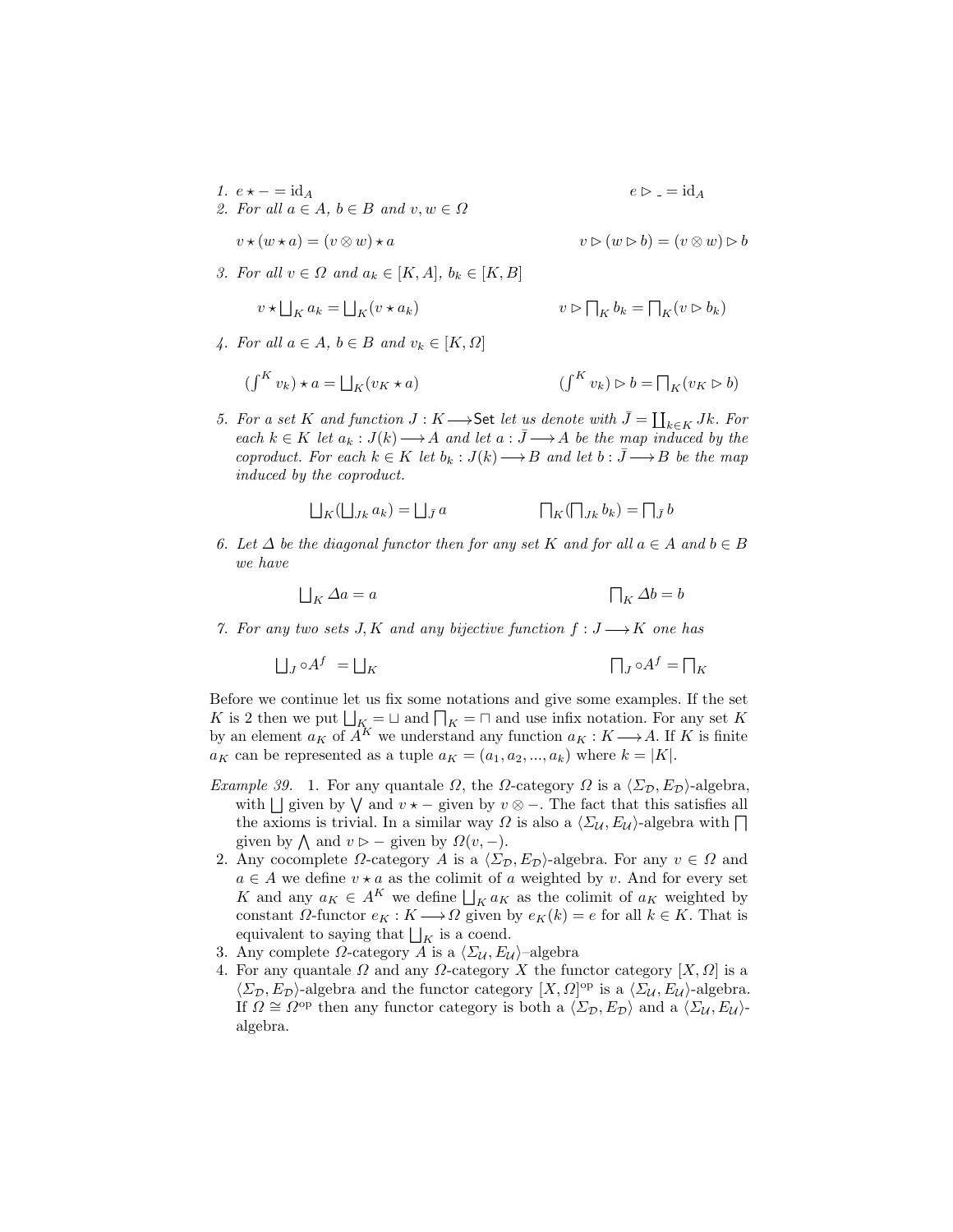As any  $\langle \Sigma_{\mathcal{D}}, E_{\mathcal{D}} \rangle$ -algebra A has a preorder structure on it, given by  $a \leq b \Leftrightarrow$  $a \sqcup b = b$ . We now show that A also carries a  $\Omega$ -category structure.

<span id="page-14-0"></span>**Proposition 40.** Any  $\langle \Sigma_{\mathcal{D}}, E_{\mathcal{D}} \rangle$ -algebra A has a  $\Omega$ -category structure given by

$$
A(a,b) = \bigvee \{v \in \Omega \mid (v \star a) \le b\},\tag{10}
$$

for all  $a, b \in A$ . Also any  $\langle \Sigma_{\mathcal{U}}, E_{\mathcal{U}} \rangle$ -algebra B has a  $\Omega$ -category structure given by

$$
B(b, b') = \bigvee \{v \in \Omega \mid b \le (v \triangleright b')\},\tag{11}
$$

for all  $b, b' \in B$ .

One could ask why we do not define  $A(a, b)$  as that  $v \in \Omega$  such that  $v \star a = b$ , and the answer is because  $\star$  is not injective in general. For example, take  $\Omega = [0, \infty]$ and note that  $w \star \infty = \infty$  for all  $w \in \Omega$ , thus there is no unique  $w \in \Omega$  to define  $[0, \infty]$  $(\infty, \infty)$ .

*Example 41.* Let us look at  $\Omega = ((0, \infty) \geq), 0, +)$ . Define  $v \star a = v + a$  and  $\bigsqcup_K(v_1, ..., v_k) = \inf_{\mathbb{R}}(v_1, ... v_k)$ , thus  $\Omega$  is a  $\langle \Sigma_{\mathcal{D}}, E_{\mathcal{D}} \rangle$ -algebra. Let us check that the  $\Omega$ -category structure given by Proposition [40](#page-14-0) is the usual one. Let  $a, b \in [0, \infty]$ , then one has

$$
\{v \in \Omega \mid v + a \geq_{\mathbb{R}} b\} = \{v \in \Omega \mid v \geq_{\mathbb{R}} b - a\}
$$

Now obviously  $[0, \infty] (a, b) = b - a = \inf \{ v \in \Omega \mid v \geq_{\mathbb{R}} b - a \} = \bigvee \{ v \in \Omega \mid v \geq_{\mathbb{R}} \}$  $b-a$ . Also let us note that  $\bigwedge \{v \in \Omega \mid v \geq_{\mathbb{R}} b-a\} = \infty$ .

One has two equivalent definitions of a semi-lattice, one using operations and equations, and one saying that a semi-lattice is a complete/cocomplete poset. The  $\Omega$ -Cat analogue is as follows.

<span id="page-14-1"></span>**Theorem 42.** Let A be a  $\langle \Sigma_{\mathcal{D}}, E_{\mathcal{D}} \rangle$ -algebra and B a  $\langle \Sigma_{\mathcal{U}}, E_{\mathcal{U}} \rangle$ -algebra.

- 1. For any  $v \in \Omega$  and  $a, b \in A$  we have  $A(v \star a, b) = \Omega(v, A(a, b))$ . Thus  $v \star a$ is the colimit of a weighted by v.
- 2. The operation  $\bigsqcup_K$  is a coend, in the sense that for any set K one has  $A(\bigsqcup_K a_k, b) = \int_{k \in K} A(a_k, b).$
- 3. For any  $v \in \Omega$  and  $a, b \in B$  we have  $B(a, v \triangleright b) = \Omega(v, A(a, b))$ . Thus  $v \triangleright b$ is the limit of b weighted by v.
- 4. The operation  $\prod_K$  is an end, in the sense that for any set K one has  $B(a, \prod_K b_k) = \int_{k \in K} B(a, b_k).$

Thus any  $\langle \Sigma_{\mathcal{D}}, E_{\mathcal{D}} \rangle$ -algebra is co-complete as a  $\Omega$ -category, and any  $\langle \Sigma_{\mathcal{U}}, E_{\mathcal{U}} \rangle$ algebra is complete as a  $\Omega$ -category.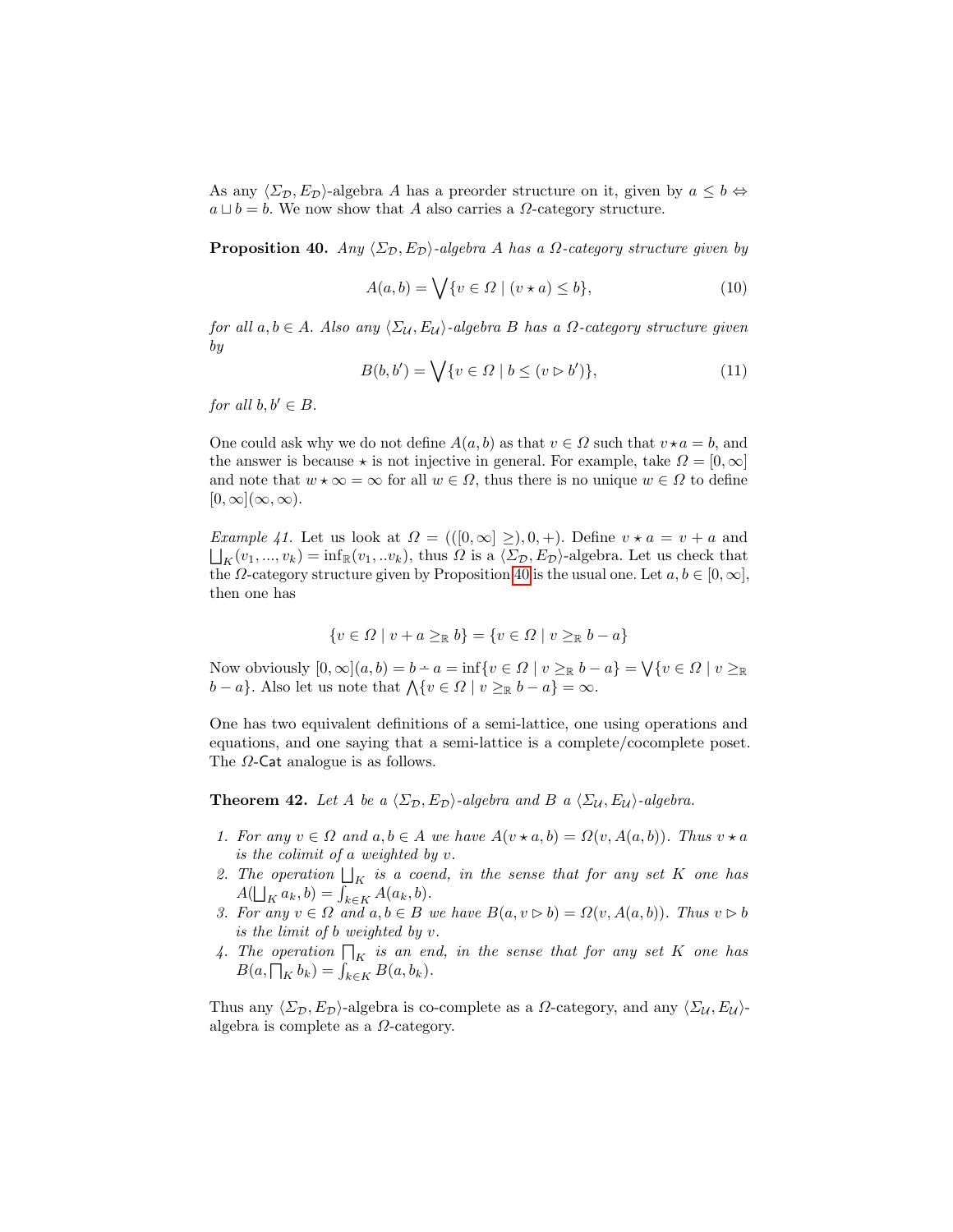**Definition 43.** If  $(A, (v \star^A)_{v \in \Omega}, \bigsqcup_K^A)$  and  $(B, (v \star^B)_{v \in \Omega}, \bigsqcup_K^B)$  are  $\langle \Sigma_{\mathcal{D}}, E_{\mathcal{D}} \rangle$ algebras, a map  $f : A \longrightarrow B$  is a morphism if f preserves all operations, that is if the following diagrams commute.



**Theorem 44.** The category  $\langle \Sigma_{\mathcal{D}}, E_{\mathcal{D}} \rangle$ -alg of  $\langle \Sigma_{\mathcal{D}}, E_{\mathcal{D}} \rangle$ -algebras and their morphisms is isomorphic to the category of  $\mathcal{D}\text{-}algebras$ , and the category of  $\langle \Sigma_{\mathcal{U}}, E_{\mathcal{U}} \rangle$ algebras and their morphisms is isomorphic to the category of  $U$ -algebras.

## 5.2 Syntactic  $\mathcal{D} \mathcal{U}$ -algebras

In order to make the definition of a  $\langle \Sigma_{\text{DU}} , E_{\text{DU}} \rangle$ -algebra more readable we need some preliminary results. First let us recall the following known fact about lattices.

**Lemma 45.** Let  $(A, (v \star -)_{(v \in \Omega)}, (\bigsqcup_K)_K)$  be a  $\langle \Sigma_{\mathcal{D}}, E_{\mathcal{D}} \rangle$ -algebra and  $(A, (v \triangleright$  $(-)_{(v \in \Omega)}, (\bigcap_K)_K)$  be a  $\langle \Sigma_{\mathcal{U}}, E_{\mathcal{U}} \rangle$ -algebra. In particular A is a meet-semi lattice and join semi-lattice, so the order given by these is compatible if and only if we have the following two absorption axioms:

1.  $a \sqcap (a \sqcup b) = a$  for all  $a, b \in A$ 2.  $a \sqcup (a \sqcap b) = a$  for all  $a, b \in A$ 

<span id="page-15-0"></span>**Proposition 46.** Let A be simultaneously a  $\langle \Sigma_{\mathcal{D}}, E_{\mathcal{D}} \rangle$  and a  $\langle \Sigma_{\mathcal{U}}, E_{\mathcal{U}} \rangle$ -algebra, which satisfies the absorbtion rules defined in the previous lemma, then the  $\Omega$ category structures given by A being a  $\langle \Sigma_{\mathcal{D}}, E_{\mathcal{D}} \rangle$ -algebra and a  $\langle \Sigma_{\mathcal{U}}, E_{\mathcal{U}} \rangle$ -algebra are compatible, that is for all  $a, b \in A$  we have  $\forall \{v \in \Omega \mid v \star a \leq_{\sqcup} b\} = \forall \{v \in A\}$  $\Omega \mid a \leq_{\sqcap} v \rhd b$ 

<span id="page-15-1"></span>Now we can formulate the following definition.

**Definition 47.** By a  $\langle \Sigma_{\text{DU}} , E_{\text{DU}} \rangle$ -algebra we understand, a set A together with two unary family of operations  $(v \star -)_{(v \in \Omega)} : A \longrightarrow A$  and  $(v \triangleright -)_{(v \in \Omega)} : A \longrightarrow A$ , and for each set K two K-arity operations  $\bigsqcup_K : A^K \longrightarrow A$  and  $\bigsqcup_K : A^K \longrightarrow A$ , such that  $(A, (v \star -)_{(v \in \Omega)}, (\bigsqcup_K)_K)$  is a  $\langle \Sigma_{\mathcal{D}}, E_{\mathcal{D}} \rangle$ -algebra and  $(A, (v \triangleright -)_{(v \in \Omega)}, (\bigsqcup_K)_K)$ is a  $\langle \Sigma_{\mathcal{U}}, E_{\mathcal{U}} \rangle$ -algebra satisfying the following equations:

1.  $a \sqcap (a \sqcup b) = a$  for all  $a, b \in A$ 2.  $a \sqcup (a \sqcap b) = a$  for all  $a, b \in A$ 3. for any  $v \in \Omega$  and any  $a, b \in A$  one has  $(v \star a) \leq b \Leftrightarrow a \leq (v \triangleright b)$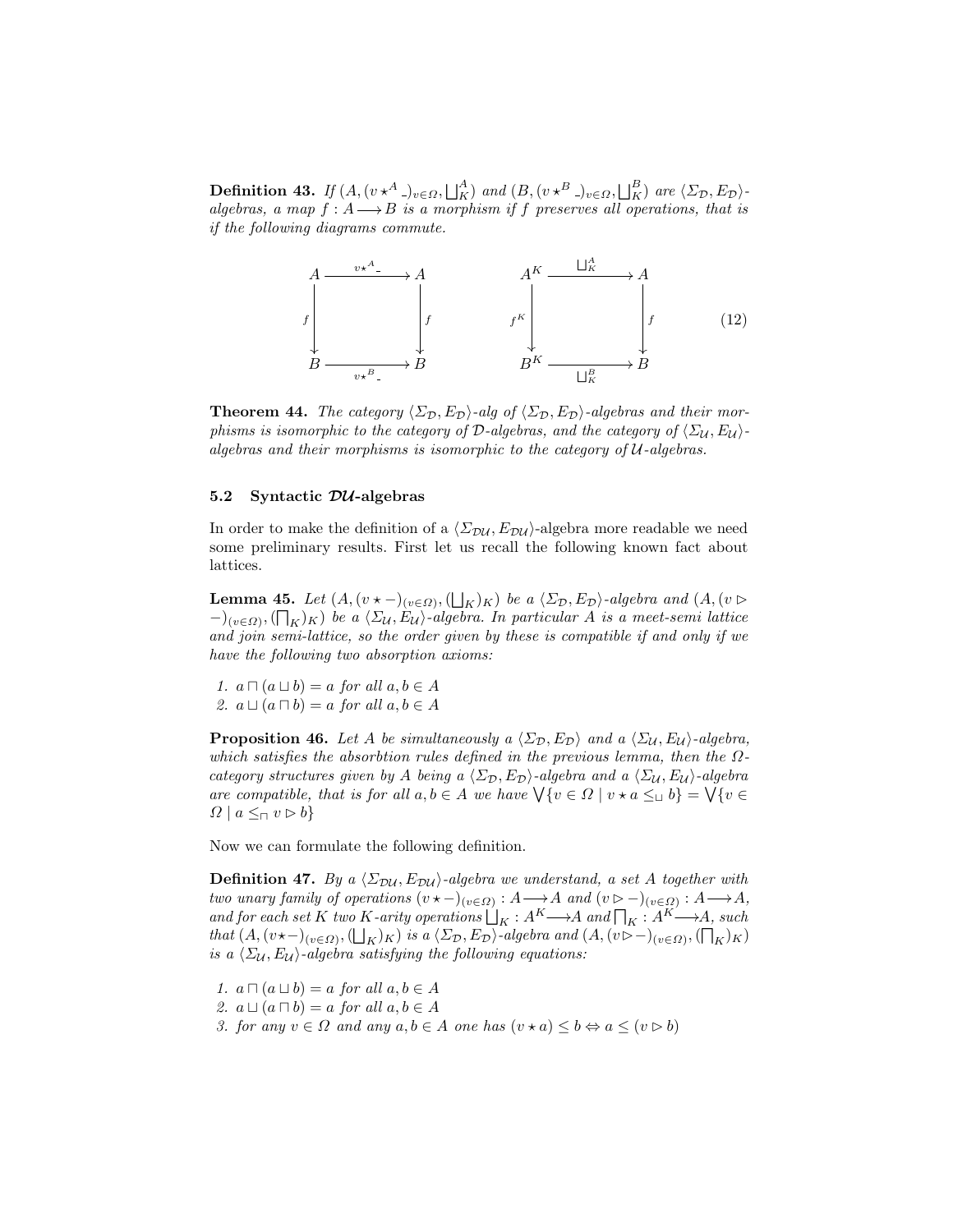4. for any set K and any functions  $\varphi: K \longrightarrow \Omega$  and  $G: K \times A \longrightarrow \Omega$ 

<span id="page-16-1"></span>
$$
\bigcap_{K} \varphi(k) \triangleright (\bigcup_{A} G(k)(a) \star a) = \bigcup_{A} \{\varphi, \downarrow G(-, a)\} \star a,\tag{13}
$$

where  $\{\varphi, \downarrow G(-,a)\}\$ is a limit computed in  $\Omega$  with  $\downarrow G(k): A^{\text{op}} \longrightarrow \Omega$  given  $by \downarrow G(k) = \text{Lan}_i G = \int^{b \in A} A(-, i(b)) \otimes G(k)(b)$  for  $i : |A| \longrightarrow A^{\text{op}}$  the object inclusion functor.

Remark 48. 1. As we will see below a  $\langle \Sigma_{\text{DU}} , E_{\text{DU}} \rangle$ -algebra A can be translated into a  $\mathcal{D}U$ -algebras  $(A, \alpha, \beta)$ . Under this translation, Axiom [\(13\)](#page-16-1) becomes

$$
\{\varphi, \alpha \circ \downarrow G\} = \alpha(\{\varphi, \downarrow G\})
$$

stating that  $\alpha$  preserves limits.

2. In the case that  $\varphi$  and G are crisp, that is, they take values in  $\{\perp, e\} \subseteq \Omega$ , we can identify K with the extension of  $\varphi$  and  $G(k)$  with subsets of A so that Axiom [\(13\)](#page-16-1) becomes

$$
\bigcap \{ \bigsqcup G(k) \mid k \in K \} = \bigsqcup \bigcap \{ \downarrow G(k) \mid k \in K \}
$$

Note that this coincides with the specialisation of Axiom [\(13\)](#page-16-1) to the case  $\Omega =$ 2. It expresses that joins perserve meets. As observed in [\[4\]](#page-18-3) this is equivalent (under the axiom of choice) to the usual distributive law using choice functions. Choice functions allow us to replace the intersection  $\bigcap \{ \downarrow G(k) \mid k \in K \},\$ which is a meet in  $\mathcal{D}A$ , by a collection of meets in  $A$ . Moreover, in case that K and the  $G(k)$  are finite, the join  $\lfloor \bigcap \{ \downarrow G(k) \mid k \in K \}$  can be replaced by a join indexed over finitely many choice functions, even if A is infinite. Under what circumstances the distributive law  $(13)$  can be restricted to a finite one is a question we do not pursue in this paper.

3. THE ABOVE DISTLAW IS FOR UPSETS (in hte sense taht  $a \in A$  represent upsets of a metric space) ... THERE IS ALSO ONE FOR DOWNSET BUT THEY ARE NOT EQUIVALEN IN GENERAL ... (EXAMPLE FOR METRIC SPACES WOULD BE GREAT)

<span id="page-16-0"></span>Now let us show that  $\langle \Sigma_{\text{DU}} , E_{\text{DU}} \rangle$  algebras are indeed DU-algebras.

# **Theorem 49.** The category of  $\langle \Sigma_{\text{DU}} , E_{\text{DU}} \rangle$ -algebras is isomorphic to the category of DU-algebras.

*Proof.* Let  $(A, v \star -, \bigsqcup_K, v \rhd -, \bigsqcup_K)$  be a  $\langle \Sigma_{\mathcal{D}U}, E_{\mathcal{D}U} \rangle$  algebra. By Propositions [40](#page-14-0) and [46,](#page-15-0) A has a  $\Omega$ -category structure. Define  $\alpha : \mathcal{D}A \longrightarrow A$  and  $\beta : \mathcal{U}A \longrightarrow A$ , by  $\alpha(\varphi) = \bigsqcup_{|A|} \varphi(a) \star a$  and  $\beta(\psi) = \bigsqcup_{|A|} \psi(a) \triangleright a$ . Using all axioms of Definition [38](#page-12-0) and Theorem [42](#page-14-1) one shows that  $\alpha$  is a  $\mathcal D$ -algebra and  $\beta$  is a  $\mathcal U$ -algebra. Moreover, A is complete and cocomplete. Axiom [\(13\)](#page-16-1) implies that  $\alpha$  preserves all limits, hence has a left adjoint and thus is ccd. By Theorem [22,](#page-8-0)  $(A, \alpha, \beta)$  is a  $\mathcal{D}U$ -algebra.

For the converse, define  $\star$ ,  $\triangleright$ ,  $\lfloor \cdot \rfloor$ , and  $\lceil \cdot \rceil$  as the respective (co)limits and show that ccd implies Axiom [\(13\)](#page-16-1).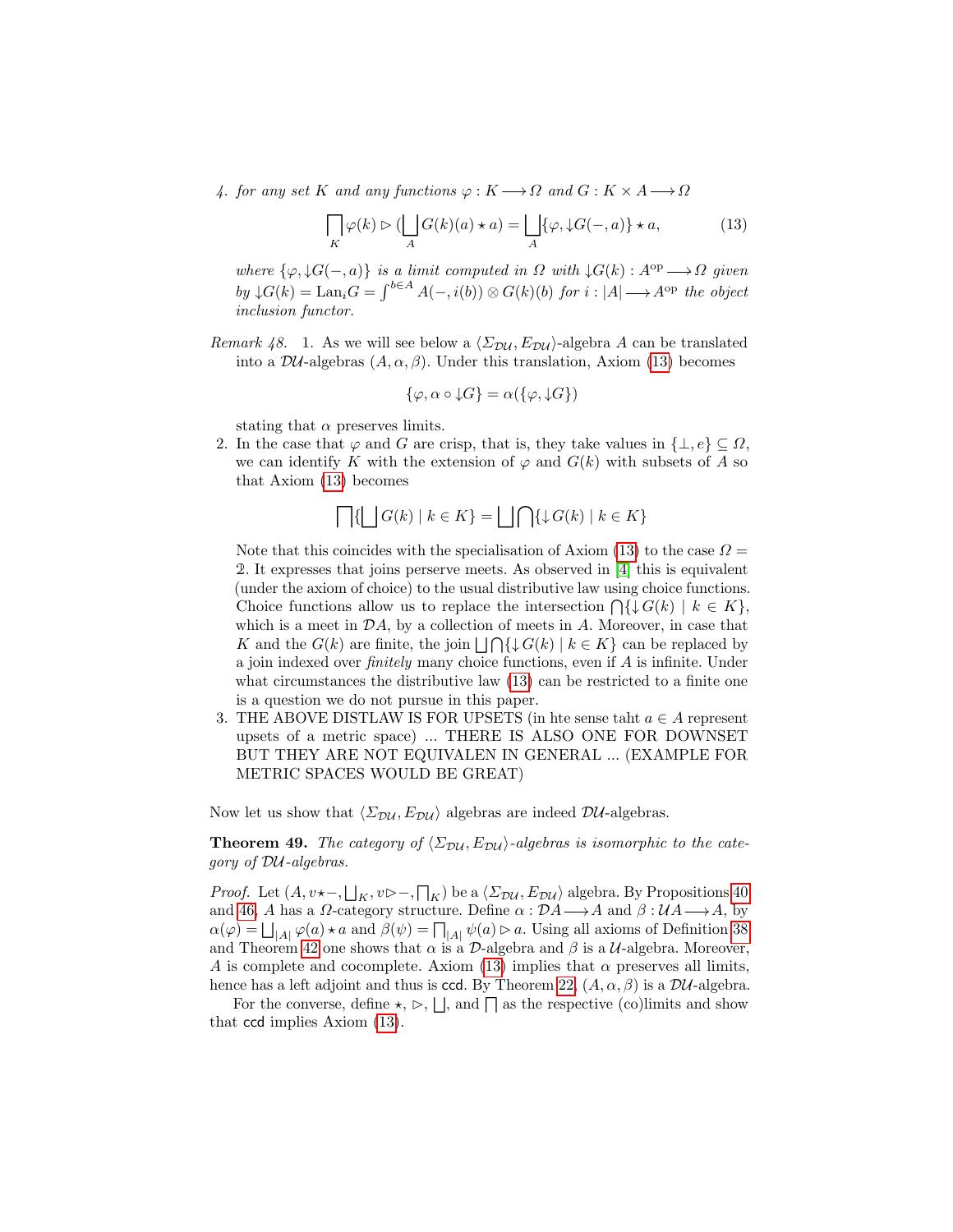#### 5.3  $\Omega$ -Cat-logic

For any (commutative) quantale  $\Omega$ , we have a propositional  $\Omega$ -logic given by  $\langle \Sigma_{\text{DM}}, E_{\text{DM}} \rangle$ . The language is given by

$$
\mathcal{L} \; : \; p \mid v \star - \mid v \triangleright - \mid \bigsqcup \mid \bigsqcup \mid ,
$$

where p are atomic propositions;  $v \star -$  and  $v \gt -$  are unary operations;  $\Box$  and  $\Box$  are K-ary operations for each set K. These operations satisfy the equations listed in Definitions [38](#page-12-0) and [47.](#page-15-1)

The semantics of these operations wrt a  $\Omega$ -category X is as follows. If  $F_P$  is the free algebra<sup>[3](#page-17-0)</sup> over atomic propositions  $p \in P$ , then any interpretation of the atomic propositions as many-valued upsets  $X \longrightarrow \Omega$  induces a morphism  $[-] : F_P \longrightarrow [X, \Omega],$  which is nothing but a many-valued relation (bimodule)

$$
\Vdash : X \otimes F_P \longrightarrow \Omega.
$$

The values of  $\Omega$  measure how well a state  $x \in X$  satisfies a specification  $\phi \in F_P$ . We say "x satisfies  $\phi$  up to r" if  $(x \not\Vdash \phi) = r$  and "x satisfies  $\phi$ " if r is top. The operations  $\Box$  and  $\Box$  are join and meet and we have

$$
[\![v \star \phi]\!] = (x \mapsto v \otimes [\![\phi]\!](x)) \qquad [\![v \rhd \phi]\!] = (x \mapsto [v, [\![\phi]\!](x))
$$

Reasoning in the  $\Omega$ -valued setting, we are interested in judgements

 $\phi \vdash_r \psi$ 

which are interpreted as  $F_P(\phi, \psi) \geq r$ , the latter being equivalent to

$$
[x \Vdash \phi, x \Vdash \psi] \ge r
$$

for all  $\Omega$ -categories X and all  $x \in X$ .

- Example 50. 1. In the case of  $\Omega = 2$  the operations  $\star$  and  $\triangleright$  are redundant and we obtain the equational theory of complete and completely distributive lattices.  $\vdash_0$  is redundant and  $\phi \vdash_1 \psi$  means  $(x \Vdash \phi) \Rightarrow (x \Vdash \psi)$  for all X and  $x \in X$ .
- 2. In the case of  $\Omega = [0, \infty]$ , we write inf for  $\Box$  and sup for  $\Box$  (note the reversal of the order to reflect that distance 0 is top and  $\infty$  is bottom). If x satsifies  $\phi$ , then x satsifies  $v \star \phi$  up to v. If x satisfies  $\phi$  up to v, then x satisfies  $v \triangleright \phi$ . That  $[X, \Omega]$  is atomic means that arbitrary predicates can be built from "singletons",  $v \star -$  and  $\Box$ . A judgement  $\phi \vdash_r \psi$  means  $(x \Vdash \psi) - (x \Vdash \phi) \leq_{\mathbb{R}} r$ for all X and  $x \in X$ .

<span id="page-17-0"></span> $3$  Here we make use of the fact that due to complete distributivity free algebras exist, even though the signature has operations of unbounded arity.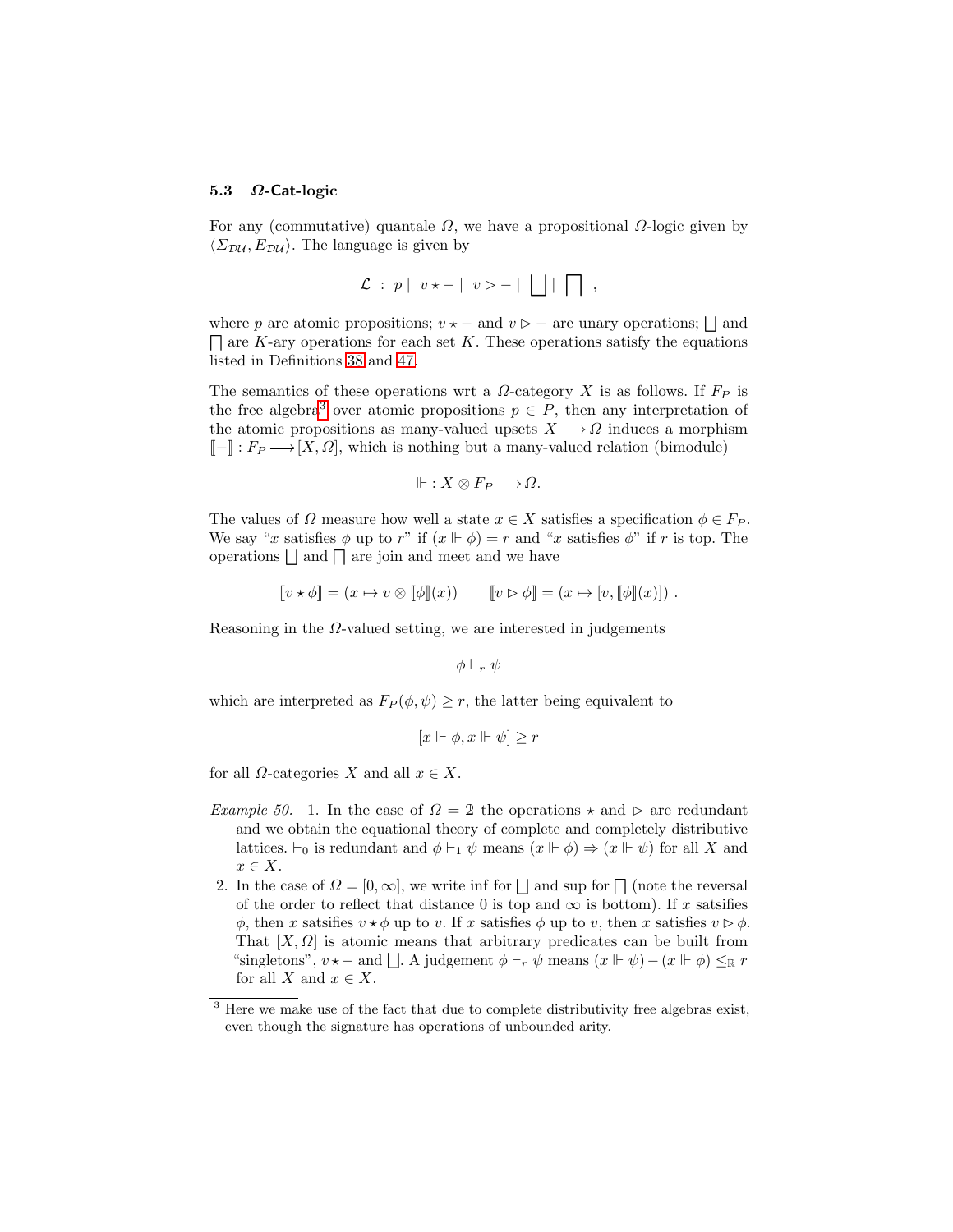# 6 Conclusions

We have shown in Theorem [49](#page-16-0) that for any commutative quantale  $\Omega$  the category  $\Omega$ -Cat of  $\Omega$ -categories, or, in other words, the category of  $\Omega$ -valued generalised metric spaces, is isomorphic to a category of algebras for operations and equation in the usual sense, if we admit operations of infinite unbounded arity.

Moreover, due to the duality underlying our approach, these operations have a logical interpretation and the equations can be seen as logical axioms.

The value of Theorem [49](#page-16-0) resides not only in its statement but even more so in how we proved it: We didn't guess  $\langle \Sigma_{\text{DU}} , E_{\text{DU}} \rangle$  and then proved the theorem, but we derived  $\langle \Sigma_{\mathcal{D}\mathcal{U}}, E_{\mathcal{D}\mathcal{U}} \rangle$  in a systematic fashion from the functor  $[-, \Omega]$ . We started from the aim to derive the logic of  $\Omega$ -valued predicates, that is, the logic given implicitely by the structure of the categories  $[X, \Omega]$ . To extract this logical structure, we considered [X,  $\Omega$ ] as algebras for the monad induced by [-,  $\Omega$ ]. We then employed a result linking that monad to the 'semi-lattice' monads  $\mathcal D$  and  $\mathcal U$ . The algebraic structure of these monads computes limits and colimits and an equational description of these was given as  $\langle \Sigma_{\text{DU}} , E_{\text{DU}} \rangle$ .

It lies in the nature of this method that the logic  $\langle \Sigma_{\mathcal{D}\mathcal{U}}, E_{\mathcal{D}\mathcal{U}} \rangle$  we derived from  $\Omega$ is not purely syntactic but still depends on  $\Omega$ . The operations are infinitary and the laws contain side conditions depending on  $\Omega$ . We can think of  $\Omega$  as an oracle that we need to consult in our reasoning. Restricting to particular, syntactically given  $\Omega$  and then describing  $\langle \Sigma_{\text{DU}} , E_{\text{DU}} \rangle$  fully syntactically, so that consulting the oracle can be replaced by asking an automated theorem prover, is a task of future research.

In future work, finitary versions of the  $\langle \Sigma_{\text{DU}} , E_{\text{DU}} \rangle$  will be investigated. Extension with tensor and implication will also be of interest. These should be linked with the theory of MV-algebras. Properties of  $\langle \Sigma_{\text{DU}} , E_{\text{DU}} \rangle$  and their finitary versions should be linked with properties of  $\Omega$ . Moerover, it needs to be investigated how to integrate the propositional  $\Omega$ -logics with the modalities arising from coalgebraic type functors.

# References

- <span id="page-18-2"></span>1. J. Beck. Distributive laws. In B. Eckmann, editor, Seminar on Triples and Categorical Homology Theory, volume 80 of Lecture Notes in Mathematics, pages 119–140. Springer Berlin Heidelberg, 1969.
- <span id="page-18-0"></span>2. M. Bílková, A. Kurz, D. Petrisan, and J. Velebil. Relation lifting, with an application to the many-valued cover modality. Logical Methods in Computer Science, 9(4), 2013.
- <span id="page-18-4"></span>3. F. Borceaux. Handbook of Categorical Algebra 1, volume 1. Cambridge University Press, 1994.
- <span id="page-18-3"></span>4. B. W. Fawcett and R. J. Wood. Constructive complete distributivity i. Mathematical Proceedings of the Cambridge Philosophical Society, 1990.
- <span id="page-18-1"></span>5. D. Hofmann. Duality for distributive space, 2010. arXiv:1009.3892v1.